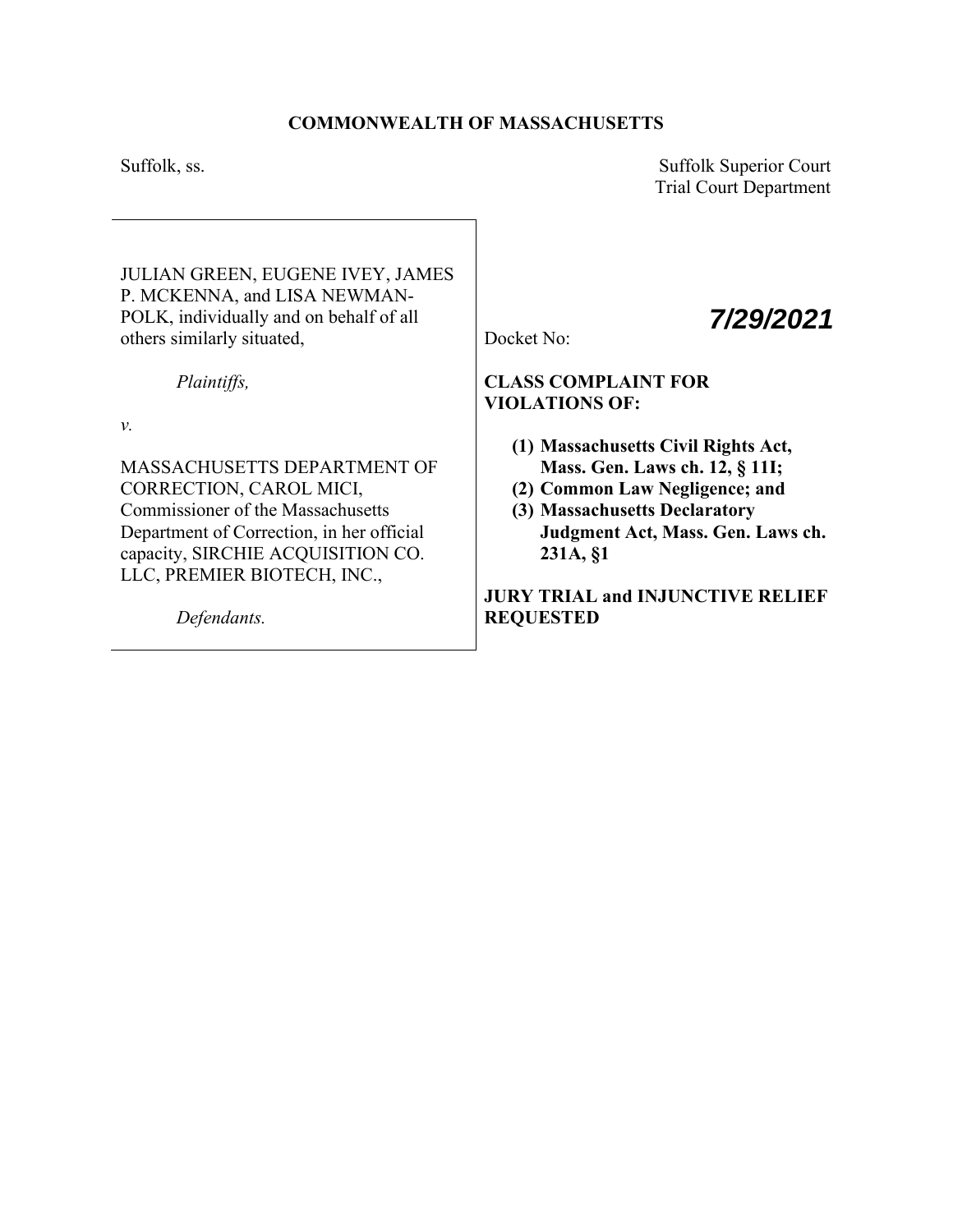Plaintiffs Julian Green, Eugene Ivey, James P. McKenna, and Lisa Newman-Polk, on behalf of themselves and those similarly situated, allege as follows:

### **INTRODUCTION**

1. Defendant Massachusetts Department of Correction (the "DOC") uses fake drug tests on legal mail to interfere with incarcerated people's right to communicate with their counsel and punish them without due process. These tests are purportedly designed to detect synthetic cannabinoids and are manufactured and sold by Defendants Sirchie Acquisition Company, LLC ("Sirchie") and its sales agent Premier Biotech, Inc ("Premier Biotech"). When used to test for drugs sprayed on paper (such as legal mail), these tests are less accurate than witchcraft, phrenology, or simply picking a number out of a hat. Interactions with innocuous chemicals commonly found in paper frequently create false positives—almost 80% of the time, according to one DOC official's estimate.

2. Once a false positive has been generated, the DOC presents the incarcerated person with an untenable dilemma: they can either accept responsibility for a crime they did not commit and suffer the punishment; or they can request a laboratory test—but be subjected to solitary confinement and loss of privileges while DOC waits for the test results, which can often take months. Moreover, the DOC threatens to impose significant fines and expenses on any person whose laboratory testing comes back positive, including by forcing the person to pay for such tests—further coercing incarcerated people into confessing to crimes they did not commit in order to escape the threat of crushing punishment. Many incarcerated people are now refusing legal mail—their main form of communication with their (often Court-appointed) counsel during the pandemic—rather than being subjected to this arbitrary and unconstitutional process.

3. Defendants Sirchie and Premier Biotech falsely promote their tests as accurate despite a staggering rate of false positives—knowing that the DOC is using them to "test" legal mail and improperly punish incarcerated people based on the results. Even though the DOC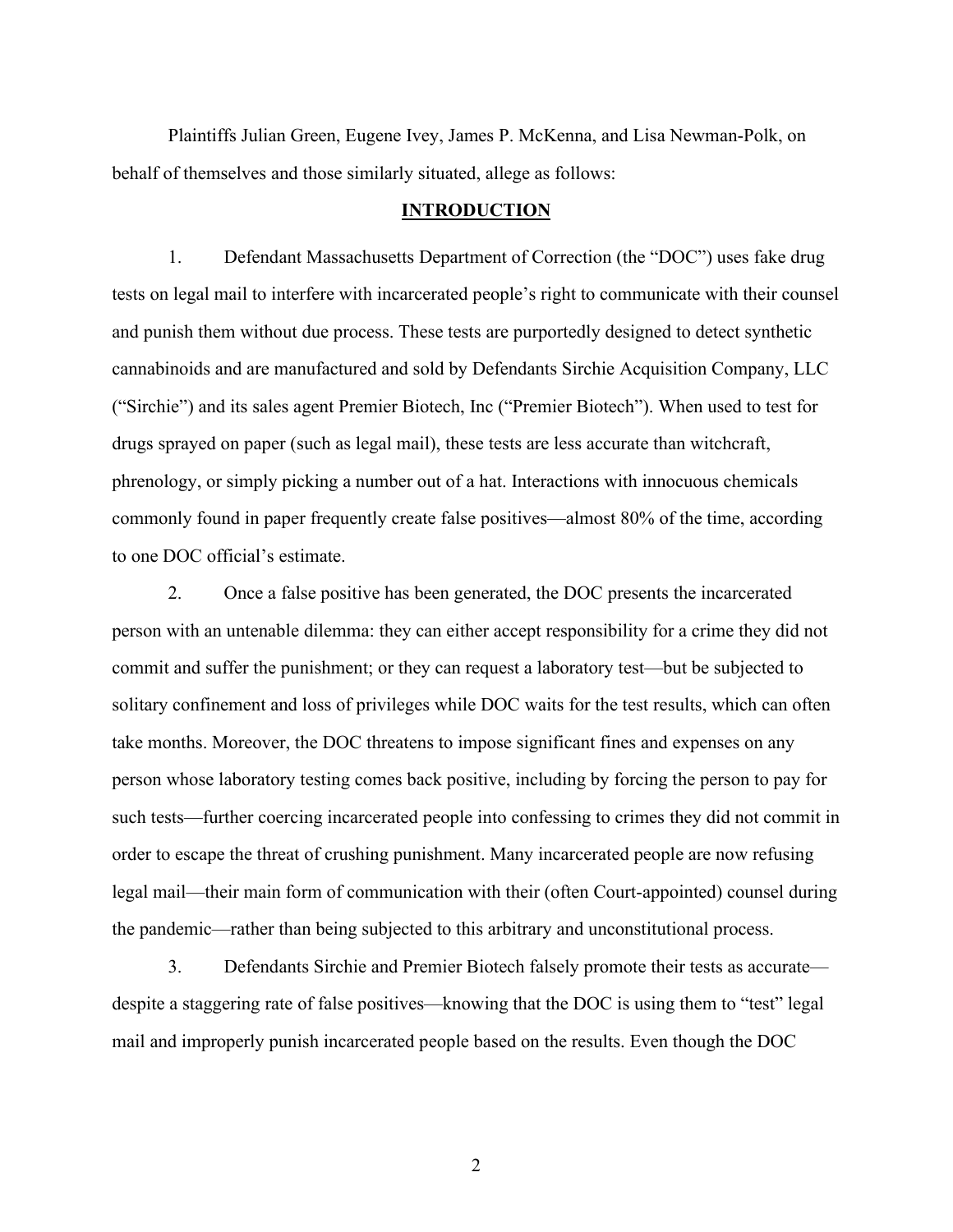knows that Sirchie's tests are unreliable, it regularly accuses legal professionals across Massachusetts of sending drugs into prisons based on those tests.

4. Plaintiffs Eugene Ivey and Julian Green are individuals incarcerated by the DOC. Both were falsely accused and punished based on Sirchie's faulty test. Plaintiffs James McKenna and Lisa Newman-Polk are attorneys who were falsely accused of trying to smuggle drugs into the prison on their legal mail. Plaintiffs bring this case on behalf of themselves and all similarly situated incarcerated people and legal professionals to redress Defendants' unconstitutional and illegal conduct.

### **JURISDICTION AND VENUE**

5. This Court has subject-matter jurisdiction over this case pursuant to its general jurisdiction under Massachusetts General Laws chapter 212, § 4.

6. This Court has personal jurisdiction over Defendant Massachusetts Department of Correction because it is an agency of the Commonwealth of Massachusetts. The Court has personal jurisdiction over Defendant Carol Mici because she is an employee of the Commonwealth of Massachusetts and because she is charged, by statute, with the responsibility for overseeing the administration of all state correctional facilities in the Commonwealth.

7. This Court has personal jurisdiction over Defendants Sirchie Acquisition Company, LLC and Premier Biotech, Inc. pursuant to Mass. Gen. Laws ch. 223, §§ 3(a)-(d) because they each transacted business in Massachusetts, contracted to supply services or things in Massachusetts, and/or caused tortious injury in the Commonwealth by their acts or omissions.

8. This Court has personal jurisdiction over Plaintiffs pursuant to Mass. Gen. Laws ch. 223, § 3(g) because they are domiciled in the Commonwealth of Massachusetts.

9. This Court is a proper venue pursuant to Mass. Gen. Laws ch. 223, § 1.

## **PARTIES**

10. **Plaintiff Julian Green** is a citizen of the Commonwealth of Massachusetts. He is currently incarcerated at MCI-Norfolk. Mr. Green has been incarcerated for fourteen years.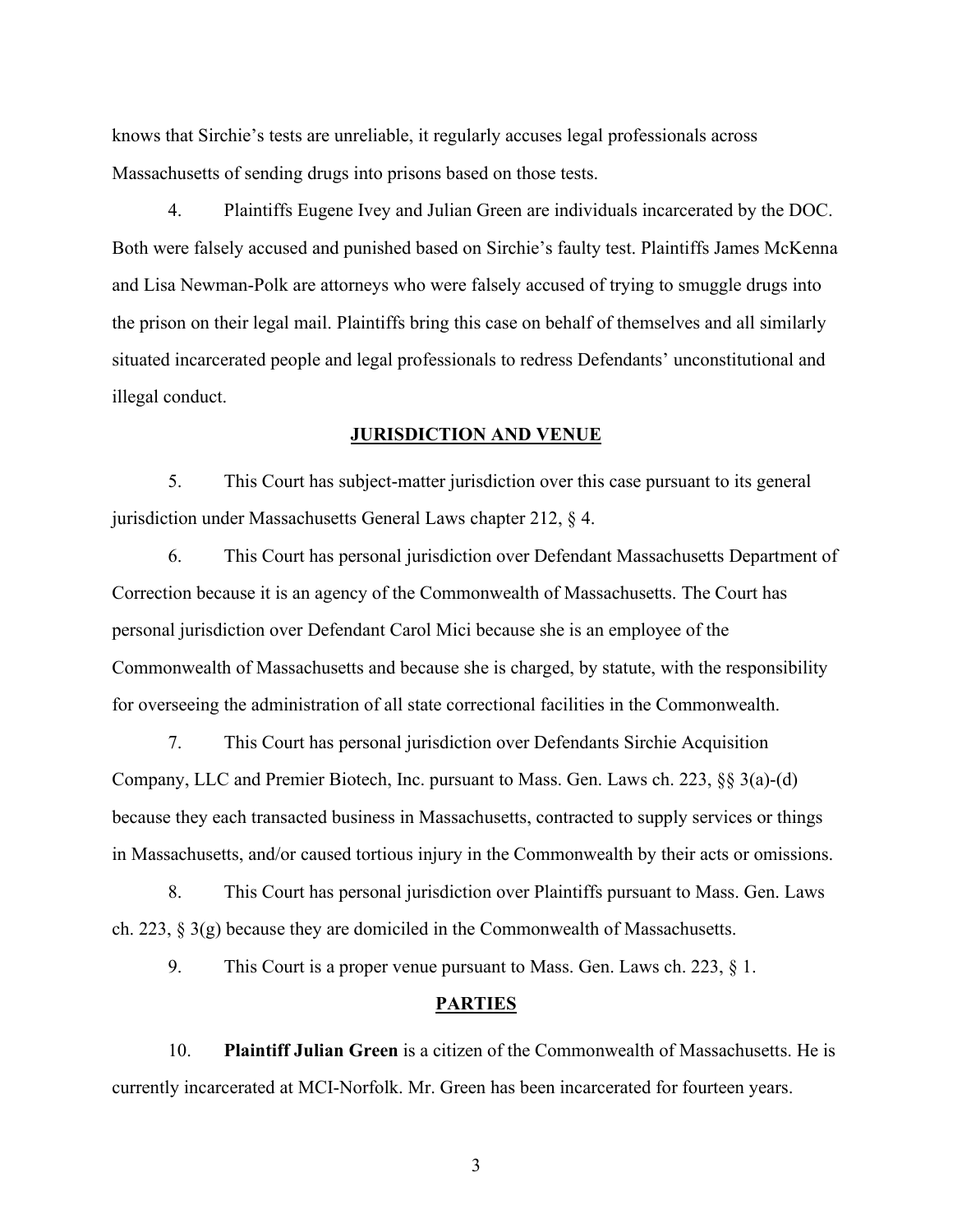While in custody, Mr. Green has taken every opportunity to advance his education, even taking college classes at Boston University. He also runs a program called the Young Men's Committee, which plans events and brings outside speakers into the prison.

11. **Plaintiff Eugene Ivey** is a citizen of the Commonwealth of Massachusetts. He is currently incarcerated at the DOC's Northeastern Correctional Center in Concord. Mr. Ivey was sentenced to life in prison with the possibility of parole when he was seventeen years old, twenty-six years ago. Mr. Ivey has made every effort to rehabilitate himself by participating in extensive programming, including taking courses in the Tufts University Prison Initiative of Tisch College. On March 26, 2020, the Massachusetts Parole Board recognized Mr. Ivey's accomplishments and granted him parole by unanimous vote, observing that Mr. Ivey "has fully invested in his rehabilitation."

12. **Plaintiff James P. McKenna** is a citizen of the Commonwealth of Massachusetts. Mr. McKenna has practiced law in Massachusetts since 1986. He is a respected appellate attorney, and his practice requires extensive correspondence by mail with his incarcerated clients. Mr. McKenna has worked in the Private Counsel Division of the Massachusetts Committee for Public Counsel Services for the past 12 years. Mr. McKenna has served as an Adjunct Teaching Professor at Worcester Polytechnic Institute for more than 28 years, where he teaches courses on law and ethics. He also serves as a Senior Fellow with the Pioneer Institute, a public policy think tank dedicated to advancing prosperity and civic life in Massachusetts, and holds the role of Town Moderator in his community.

13. **Plaintiff Lisa Newman-Polk** is a citizen of the Commonwealth of Massachusetts. Ms. Newman-Polk is a respected criminal defense attorney who has spent years working with the Massachusetts Committee for Public Counsel Services, both as a staff attorney and as part of the Private Counsel Division. She is also a licensed social worker. Ms. Newman-Polk serves on the Board of Directors for Prisoners' Legal Services and is an active member of the Massachusetts Chapter of the National Association of Social Workers. Ms. Newman-Polk's current practice focuses on representing people who were incarcerated as juveniles with a life sentence and who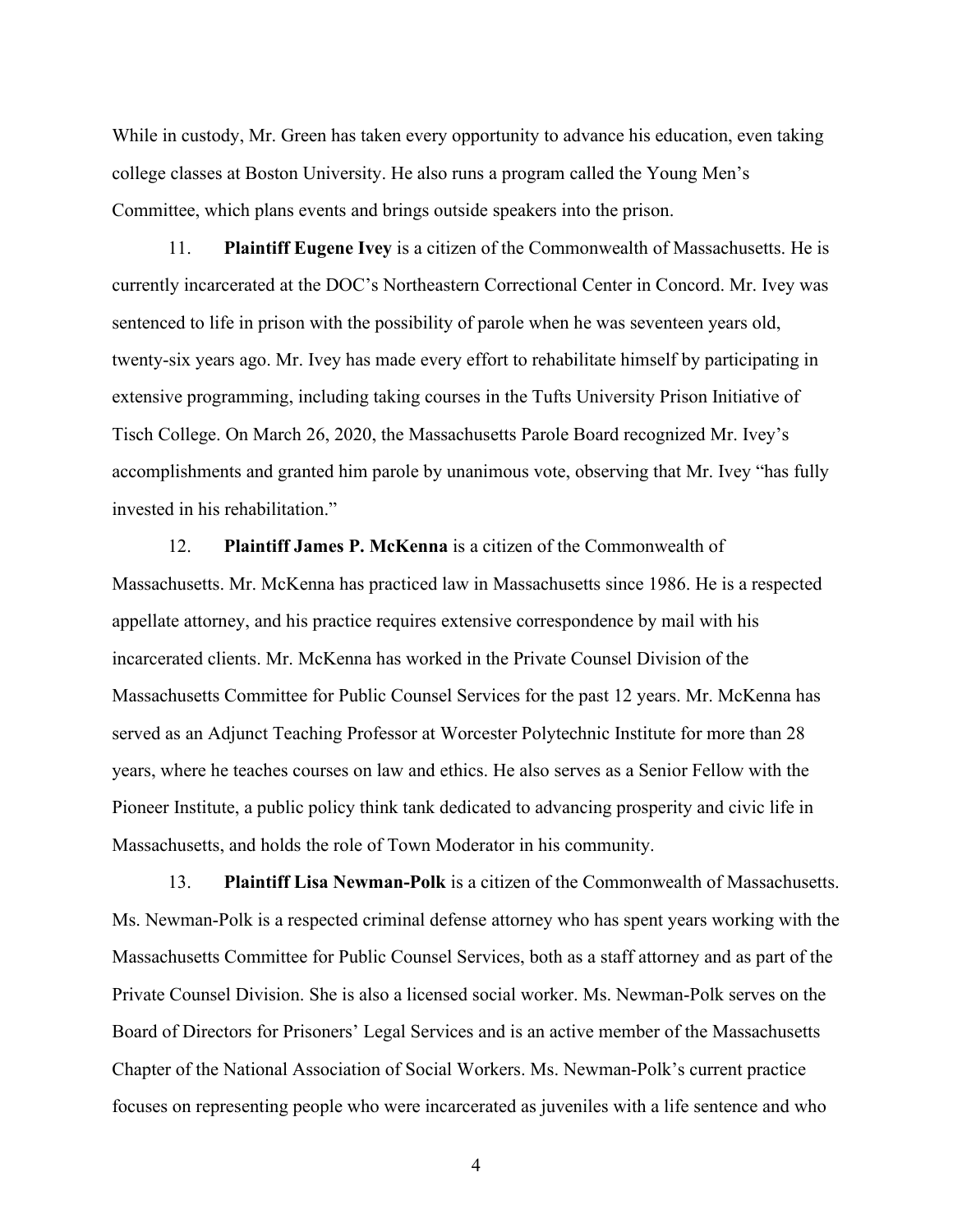are now seeking parole, which requires extensive correspondence by mail with her incarcerated clients.

14. **Defendant Massachusetts Department of Correction** is an agency of the Commonwealth of Massachusetts responsible for overseeing the Massachusetts prison system. The DOC manages 16 institutions and oversees approximately 8,000 incarcerated people throughout the Commonwealth. The DOC has a place of business in Suffolk County.

15. **Defendant Carol Mici** is the Commissioner of the Massachusetts Department of Correction. By statute, Defendant Mici is responsible for the administration of all state correctional facilities in Massachusetts. *See* Mass. Gen. Laws ch. 124, § 1. Defendant Mici's responsibilities include overseeing the operations and personnel of the DOC statewide, including DOC facilities and personnel in Suffolk County. Plaintiffs sue Defendant Mici in her official capacity.

16. **Defendant Sirchie Acquisition Company, LLC** is a Delaware corporation headquartered in North Carolina. Sirchie manufactures drug tests, including drug tests sold under its "NARK II" brand. Sirchie advertises, distributes, and sells its products directly and indirectly to Massachusetts, and Sirchie's website identifies a dedicated sales representative for Massachusetts.

17. Sirchie sells its products directly to Massachusetts agencies, including the DOC. In 2019, Sirchie bid for and won a contract to sell its products to the Massachusetts Department of State Police, Department of Fire Services, and the DOC. Sirchie provides training for Massachusetts DOC employees regarding how to use its tests.

18. **Defendant Premier Biotech, Inc.** is incorporated and headquartered in Minnesota. Premier Biotech advertises, distributes, and sells Sirchie's products in Massachusetts. In 2017, Premier Biotech bid for and won a contract to sell Sirchie's NARK II tests to the Massachusetts DOC. On information and belief, Premier Biotech communicates the DOC's orders to Sirchie and relays information from Sirchie to the DOC.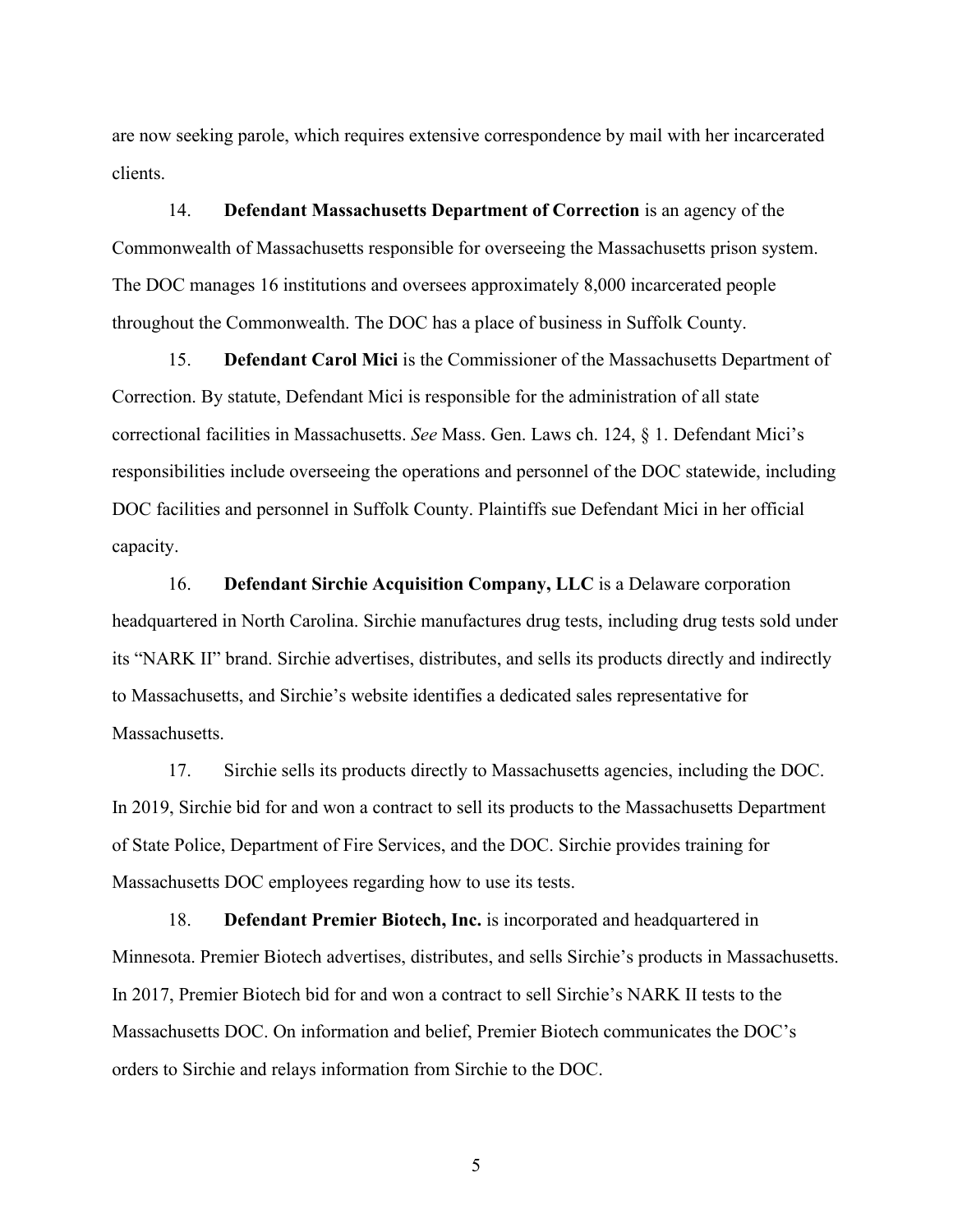### **FACTS**

## **A. Sirchie's Tests**

19. Sirchie manufactures a variety of drug tests, including tests under the NARK II brand.<sup>[1](#page-5-0)</sup> Sirchie claims that its NARK II tests use "crime lab accepted chemistry" and are "[d]esigned to function as a transportable narcotics laboratory."

20. The NARK II product line includes the NARK 20023 tests, which Sirchie markets as suitable "[f]or the presumptive identification of" eight synthetic cannabinoids.

21. "Synthetic cannabinoids" is a catch-all term used to refer to hundreds of humanmade chemicals designed to simulate tetrahydrocannabinol, the primary active ingredient in marijuana. Synthetic cannabinoids can be sprayed onto plant matter or paper, which can then be smoked.

22. Each of the field drug tests in the Sirchie NARK II product line, including the NARK 20023 test, is fundamentally flawed, and none can reliably detect the drugs for which they purport to test. The significant deficiencies in the NARK 20023 test and the associated training materials Sirchie provides with that test illustrate the magnitude of the problem:

### 1. *Sirchie's NARK 20023 Tests Yield a High False Positive Rate*

23. The NARK 20023 tests yield false positives at rates so high that its results are worse than random. And Sirchie was aware of these issues before it began selling its NARK 20023 tests. In October of 2012, Sirchie issued a "NARK News" brochure acknowledging that the unique features of synthetic cannabinoids "make[] it *almost impossible*" to develop a "field test that will not have too many unacceptable false positives." Although none of the "unique

<span id="page-5-0"></span><sup>&</sup>lt;sup>1</sup> "NARK" stands for "Narcotics Reagent Analysis Kit."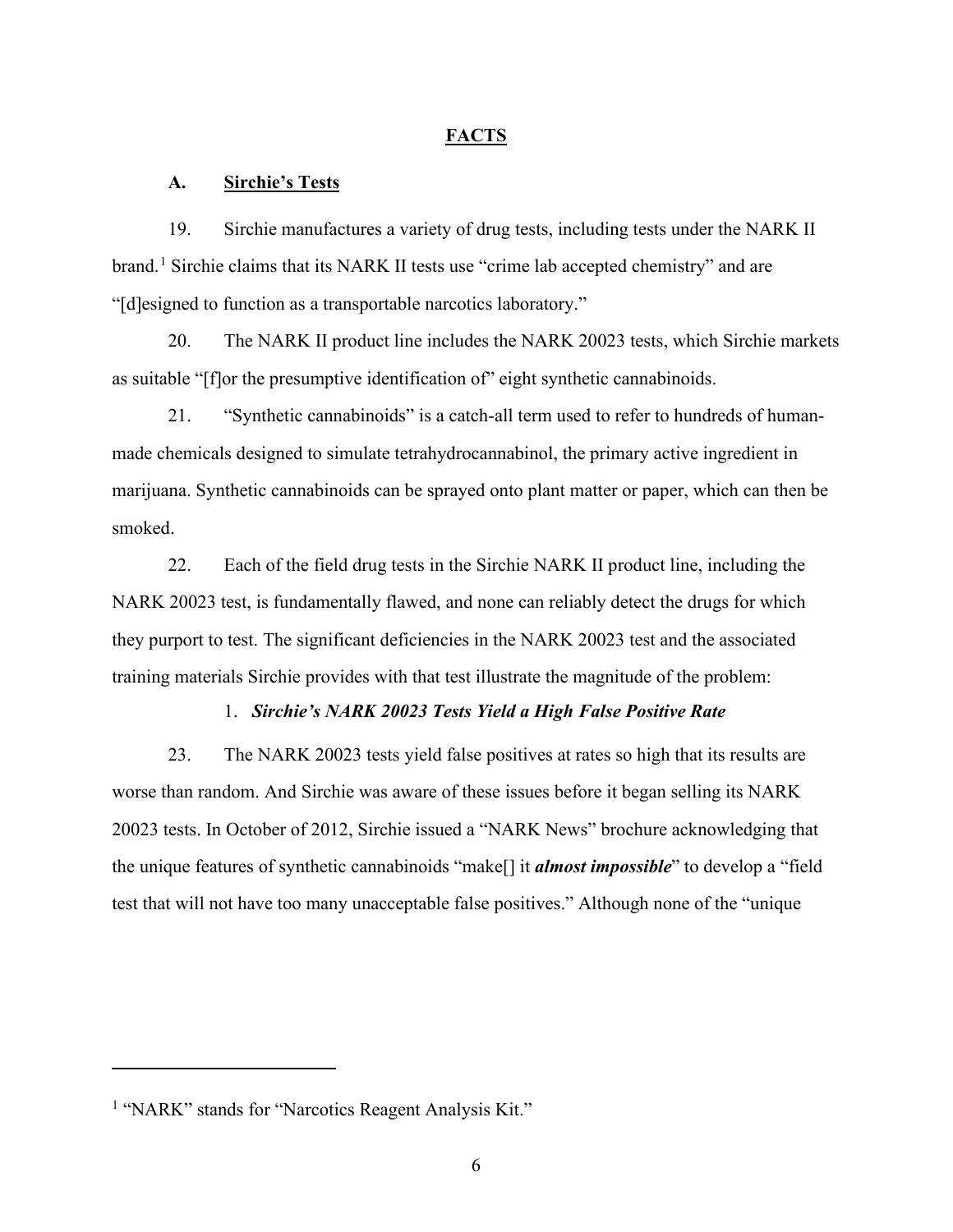features" that make a reliable test for synthetic cannabinoids "nearly impossible" have changed, Sirchie was manufacturing and marketing its NARK 20023 by 2013.

24. The rate of false positives of the NARK 20023 is so high that even DOC employees are aware that the test is unreliable. A DOC employee advised Plaintiff McKenna that she believed the tests produced false positives *up to 80% of the time.*

25. One reason for the extremely high false positive rate for the NARK 20023 test is that Sirchie provides incomplete, inadequate, and misleading instructions, warnings, and training with the tests.

26. Sirchie instructs users that yellow or orange coloration on the paper testing strip included with the NARK 20023 tests indicates a positive result. Sirchie's instructions suggest that *any* yellow or orange coloration indicates a positive result, even though such discoloration can be caused by innocuous factors that have nothing to do with the presence of drugs.

27. For instance, the highly acidic chemicals used in the NARK 20023 test routinely turn paper light yellow or tan, regardless of whether synthetic cannabinoids are present in or on the paper. In fact, the test is likely to discolor paper even where it is completely devoid of foreign chemical compounds, causing the strips to display colors consistent with positive results. Sirchie fails to warn users of this risk. Nor does Sirchie warn its users that compounds present in commercially available papers, printers, and inks frequently cause discoloration, creating erroneous "positive" results.

## *2. Sirchie's NARK 20023 Tests Cannot Identify Most Synthetic Cannabinoids in Circulation*

28. In addition to yielding an unacceptably high rate of false positive results, the NARK 20023 test is also broadly *under*inclusive: it cannot identify most synthetic cannabinoids in circulation today, including those most commonly identified in the DOC.

29. Sirchie states that its NARK 20023 test is capable of identifying only eight specific synthetic cannabinoid formulas—out of the hundreds of synthetic cannabinoid formulas in circulation. These eight formulas have been the same since at least July 2013.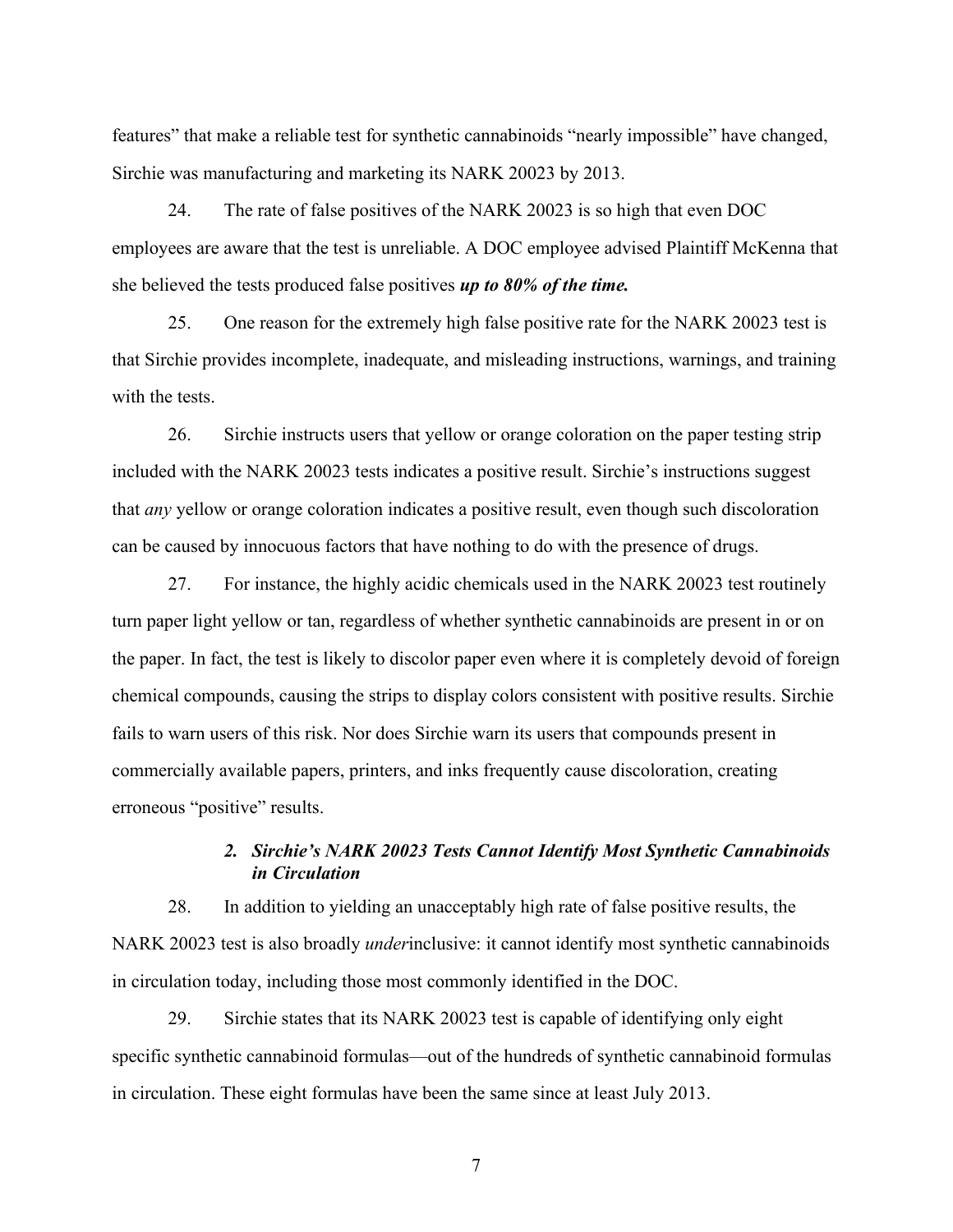30. According to data collected by the National Forensic Laboratory Information System ("NFLIS"), most synthetic cannabinoids found in the market in the last five years would not be detected by Sirchie's NARK 20023 test—even assuming it worked as advertised. According to NFLIS's data, the specific formulas Sirchie's NARK 20023 test purports to identify are now outdated and rarely, if ever, found in circulation at DOC facilities today.

31. The NFLIS data is consistent with reports coming out of the DOC itself. During eighteen months of testing samples identified by the DOC as potentially including synthetic cannabinoids, the University of Massachusetts Drugs of Abuse Lab *did not once* identify any of the eight synthetic cannabinoid formulas which the NARK 20023 test purports to be able to detect.

### **B. Sirchie's Inadequate Training**

32. Sirchie provides its customers with written materials regarding its tests, as well as pre-recorded and live webinar trainings. The DOC has outsourced the training of its correctional officers on the use of Sirchie's tests to Sirchie, and DOC employees are only permitted to use Sirchie's field tests if they have received training from Sirchie within two years.

33. Sirchie provides training and instructions regarding its tests that are misleading and inadequate, resulting in a failure to warn the DOC about the foreseeable dangers of using the tests for a purpose and in a manner which would harm the Plaintiff Classes.

#### **C. The DOC's Use of Sirchie's Tests**

34. Sirchie's tests return results that are over- or under-inclusive, or both. Sirchie's tests are therefore unreliable and unsuited to the field identification of drugs. Nevertheless, under the supervision or at the direction of Commissioner Mici, the DOC uses Sirchie's tests throughout its facilities. Among other things, the DOC uses Sirchie's tests on incoming legal mail, purportedly to identify drugs sent into DOC facilities. When the tests return positive results—as they often do, regardless of whether drugs are present in or on the mail—the DOC imposes immediate punishment on the addressee.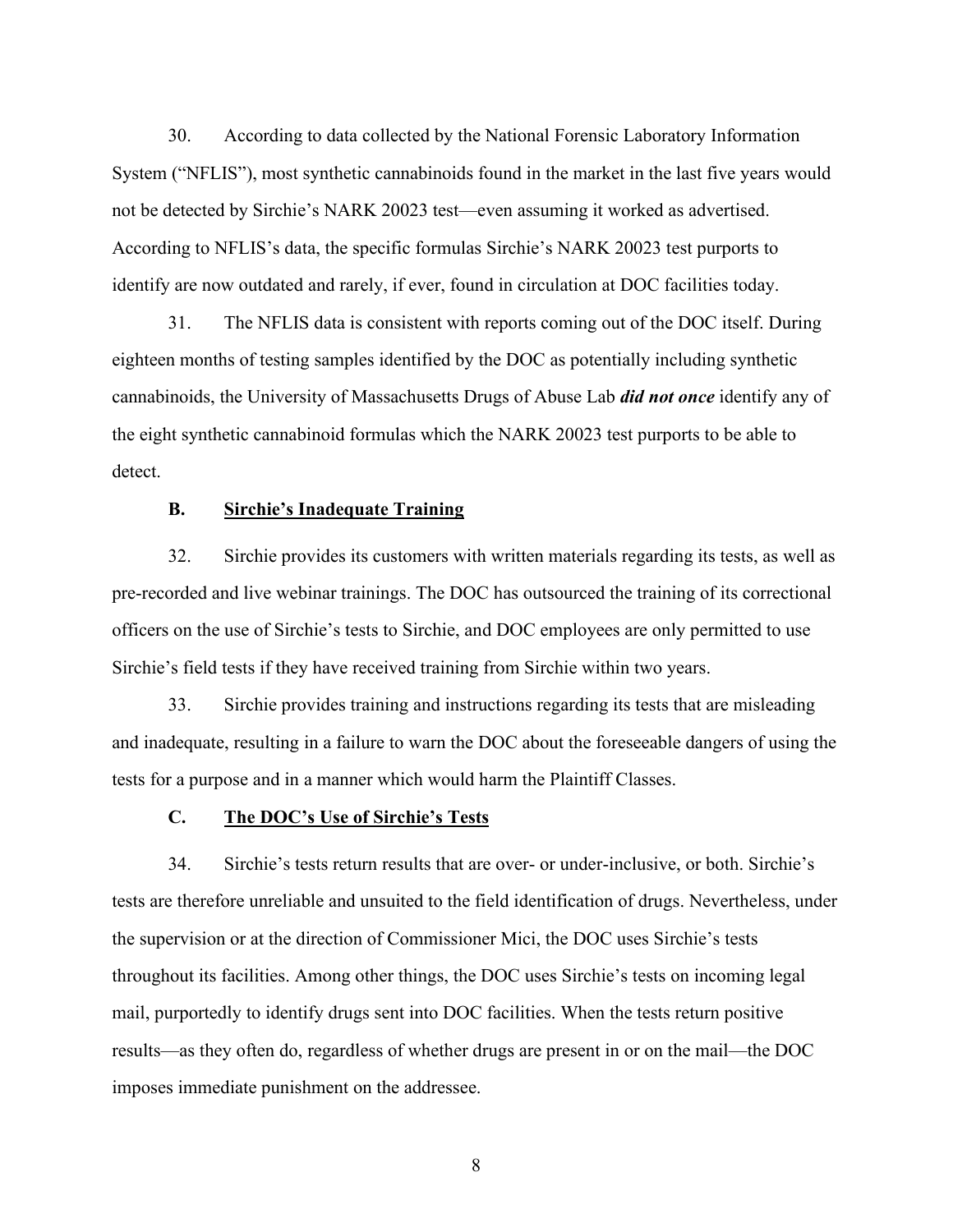35. The DOC's imposition of *any* punishment on incarcerated people in reliance on Sirchie's tests is a violation of the fundamental rights guaranteed by the Massachusetts Constitution.

36. Moreover, the DOC's reliance on those tests furthers no legitimate goal or policy of the Commonwealth. Even assuming that wrongdoers were sending legal mail containing drugs into DOC facilities, Sirchie's products cannot reliably identify the drugs for which they purport to test—resulting in an (assumed) inflow of drugs that is unimpeded by the DOC's use of Sirchie's tests.

## *1. Sirchie Supplies the DOC with Tests via Vendor Premier Biotech*

37. In 2017, the DOC solicited bids for "products that detect drugs of abuse at all of [the DOC's] institutions." Premier Biotech's winning bid promised to provide a variety of Sirchie NARK II tests, including the NARK 20023 tests, which it touted as "NEW!" and called "a Synthetic Cannabinoids Reagent."

38. The DOC's solicitation imposed specific requirements, including that the products "meet all legal standards that relate to the legal validity of the tests when the tests are being used as a screening test for alcohol or illicit drug use" and that "screening/testing devices shall be as sensitive as possible." The DOC also required the bidder to "provide documentation establishing the accuracy of the screening/testing devices, based on clinical test results," to "identify all substances the screening/testing device will not detect, or will not produce a positive result for the categories of drugs identified above," and to "identify all substances known to cross-react, yielding a potentially false-positive result."

39. Premier Biotech's bid response did not include any of this required information, and the DOC was unable to provide it in response to a public records request.

40. The DOC also established a minimum threshold for "Product Reliability," requiring that "[f]alse positives shall not exceed .05%," noting that the DOC "will monitor false positives" and that "[f]alse positives between .05% and 10% may be grounds for termination of a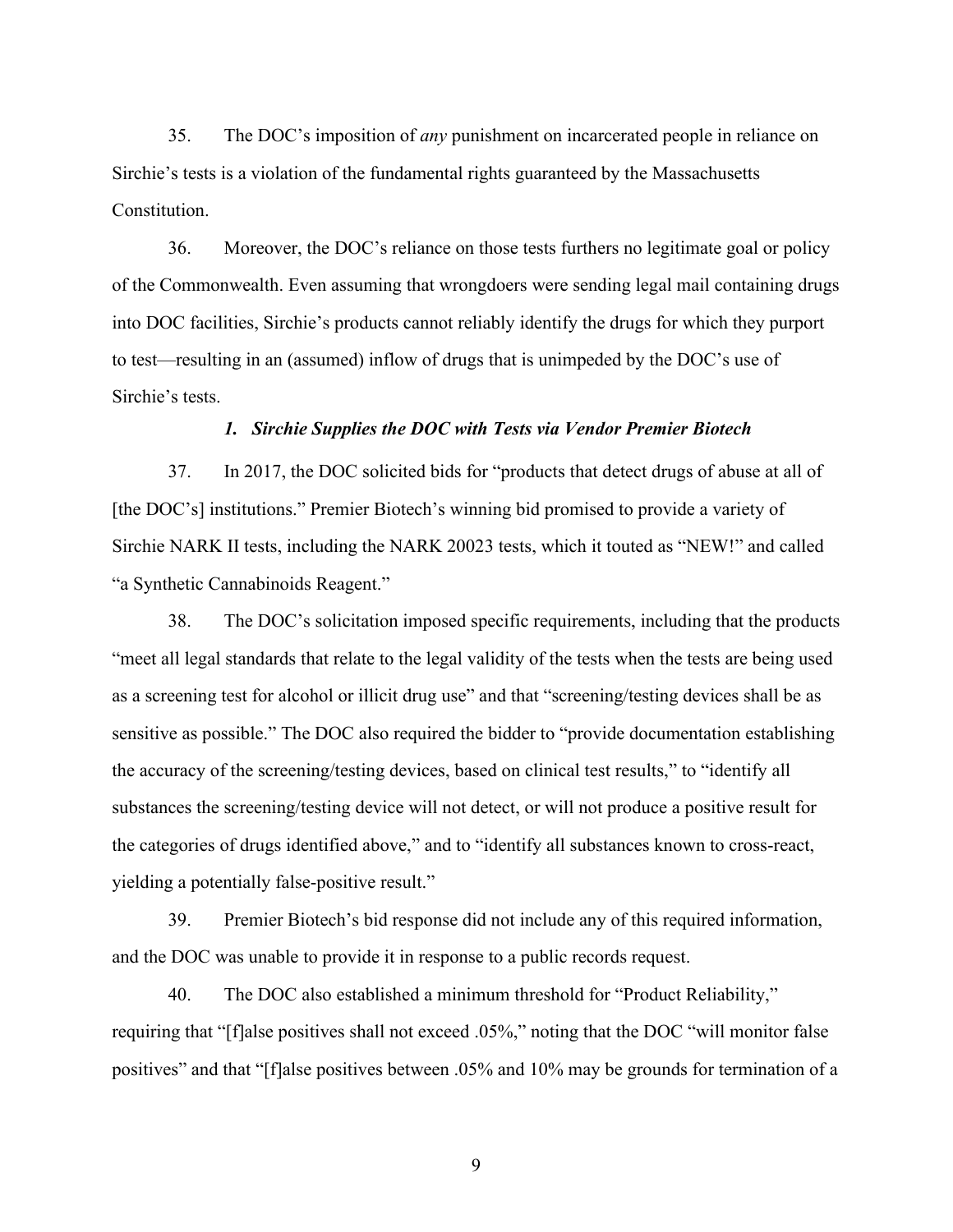Contractor's contract." The DOC specifically stated that "[f]alse positives exceeding 10% will result in contract termination."

41. In response to a public records request, the DOC was unable to provide any documents suggesting that it monitors the false positive rates associated with any of Sirchie's tests, including the Sirchie NARK 20023 tests.

42. On information and belief, the DOC is not monitoring or tracking those rates despite knowing that the false positive rates for Sirchie's tests exceed the .05% and 10% thresholds set by DOC. The DOC continues to purchase, use, and rely on Sirchie's tests to impose immediate punishment on incarcerated people.

## *2. The DOC's Reliance on Sirchie's Tests Violates the Due Process Rights of Incarcerated People*

43. Massachusetts recognizes "the importance of the use of mail by inmates to maintain appropriate contact with the community" and has established regulations allowing for incarcerated people to send and receive mail. 103 CMR 481.01. These regulations recognize the critical need for people in prison to be able to confidentially communicate with their attorneys, and the regulations accordingly set out detailed procedures and heightened protections for legal mail. *See* 103 CMR 481.10; 103 CMR 481.11.

44. Since at least 2018, however, the DOC, at the direction or under the supervision of Commissioner Mici, has been using Sirchie's tests on legal mail and relying on false positives to punish incarcerated people. The DOC's reliance on Sirchie's faulty tests to take *any* action against incarcerated people violates the due process clause of the Massachusetts Constitution.

45. When the DOC receives legal mail directed to an incarcerated person, an Inner Perimeter Security Officer or other DOC employee ("Corrections Officer" or "CO") will bring the mail to that individual. Before the DOC permits the incarcerated person to receive the mail, it requires the person to confirm, in writing, that they are accepting the mail—despite not permitting the incarcerated person to see the contents of the mail or to otherwise confirm the mail's legitimacy prior to making such confirmation.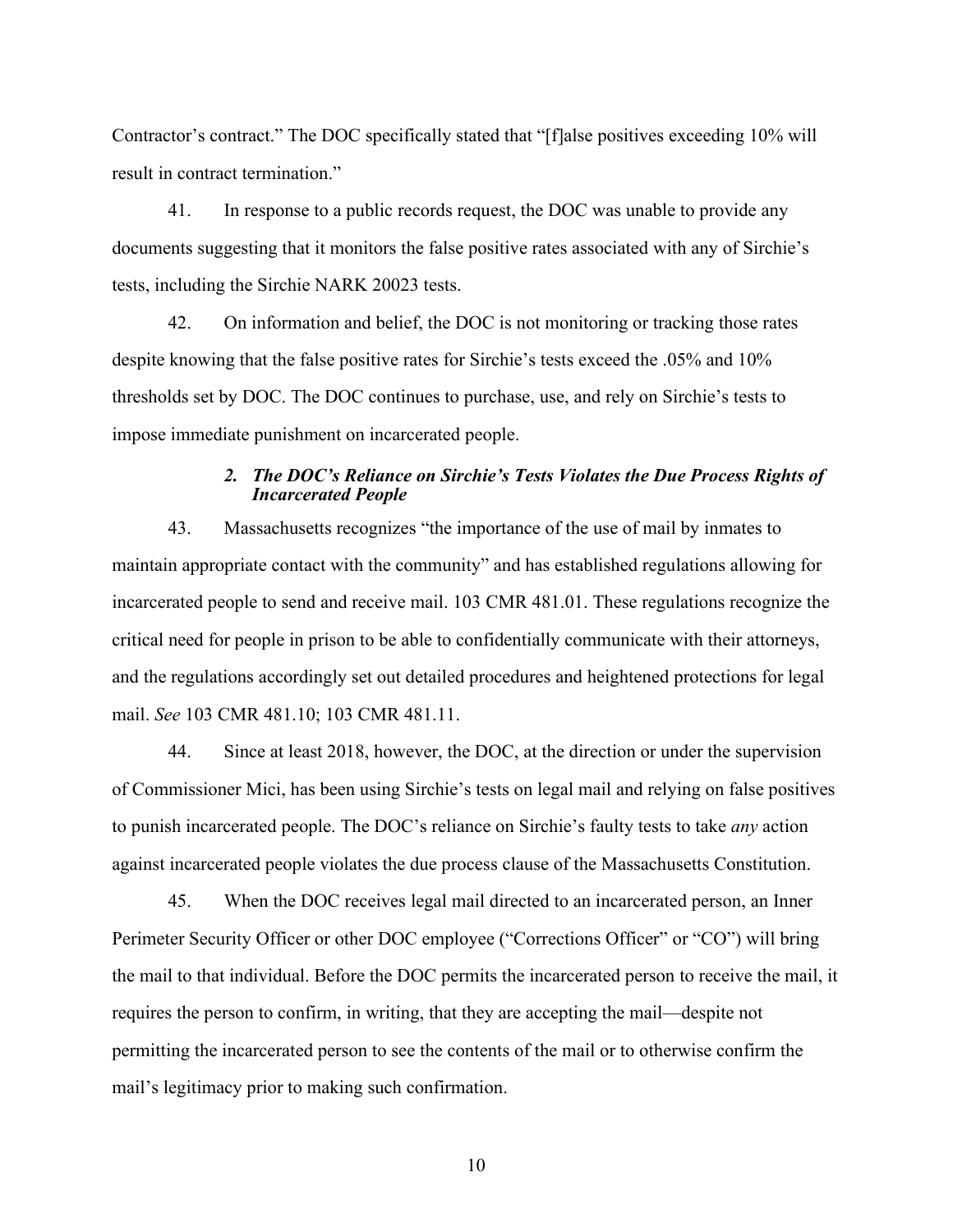46. Once the incarcerated person signs to accept the mail, the CO will "inspect" the mail, purportedly to identify any contraband or "suspicious" mail. The DOC has not articulated any guidelines as to what makes mail "suspicious," leaving it to the discretion of DOC personnel.

47. If the reviewing CO deems the mail to be "suspicious" for any reason, the CO will take the mail out of view for testing using the Sirchie tests.

48. At the direction or under the supervision of Commissioner Mici, the DOC uses Sirchie's products to test "suspicious" legal mail for drugs—including by using Sirchie's NARK 20023 test purportedly to screen for synthetic cannabinoids. In order to test the mail using Sirchie's tests, the CO often cuts out pieces of the legal mail itself, sometimes rendering the document unreadable. If the Sirchie test returns a "positive" result—as it often does, in light of the faulty nature of those tests—the DOC takes immediate punitive measures against the person to whom the mail was addressed, even before issuing a formal disciplinary ticket.

49. In addition, at the direction or under the supervision of Commissioner Mici, the DOC attempts to dissuade incarcerated people from seeking to have their mail evaluated using laboratory testing by threatening that they will be required to pay for that testing. The DOC actively punishes incarcerated people both before they are given the opportunity to request laboratory testing and while waiting for the results of the laboratory tests—which often takes weeks or months. The DOC uses this time and threat of expense to try to coerce people into admitting the charges the DOC brought against them solely on the basis of the Sirchie test results in exchange for an immediate cessation of the ongoing punitive measures.

50. In essentially all circumstances, and regardless of whether the incarcerated person persists in demanding a laboratory test, the DOC issues the incarcerated person a disciplinary ticket. Such issuance violates 103 DOC 525.08(C)(2), which authorizes tickets only where the DOC "has reason to believe a disciplinary offense has been committed by an inmate." 103 DOC 525.08(C)(2).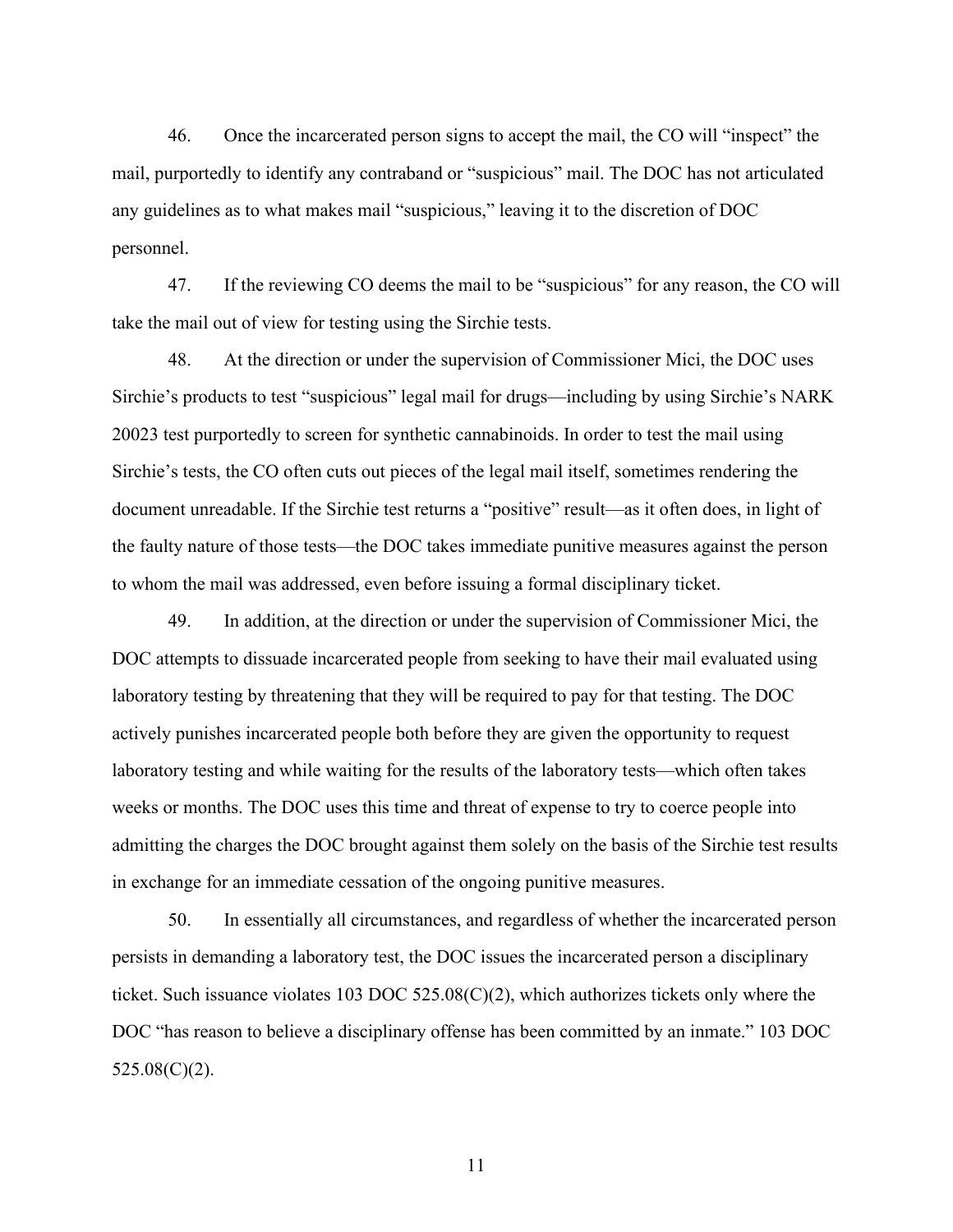51. A positive Sirchie test on incoming legal mail *cannot* be a valid "reason to believe" that the addressee has committed any offense. Even assuming that incoming mail contained drugs, the mere fact that mail is addressed to a person cannot support the conclusion that the person to whom the mail was addressed did anything wrong. This is especially true here, because the DOC requires incarcerated people to confirm in writing that they are willing to accept the mail at issue before allowing the person to see the contents of the mail or to confirm its legitimacy. Penalizing people for events entirely outside of their control violates every articulation of the right to due process under the Massachusetts Constitution.

52. The DOC's punishment of incarcerated people based on a Sirchie test separately violates the person's due process rights because those tests return an extremely high level of false positives—and a "positive" test is therefore not evidence of *anything*.

53. In addition to the issuance of a disciplinary ticket, the DOC imposes a number of other punishments on incarcerated people on the basis of Sirchie's faulty tests, before laboratory testing is conducted. Those punitive measures include severe curtailments on the person's eligibility for parole or transfer, limitations on their ability to contact attorneys and family members, and termination of their ability to hold a job or participate in educational or other programming.

54. At the direction or under the supervision of Commissioner Mici, the DOC frequently punishes people who are accused of receiving drugs in their legal mail by placing them immediately into solitary confinement in reliance on the Sirchie test. The DOC frequently does not provide the person with a disciplinary ticket explaining what they are accused of doing until days *after* it places them in solitary confinement or other restrictive housing conditions.

55. This practice violates the DOC's own Regulations, which permit placement into Restrictive Housing only upon a finding by the Superintendent that "(a) the inmate poses an unacceptable risk to the safety of others, of damage or destruction [of] property, or to the operation of a correctional facility; (b) the inmate requires protection from harm by others; and/or (c) the inmate is serving a disciplinary detention sanction." 103 CMR 423.06.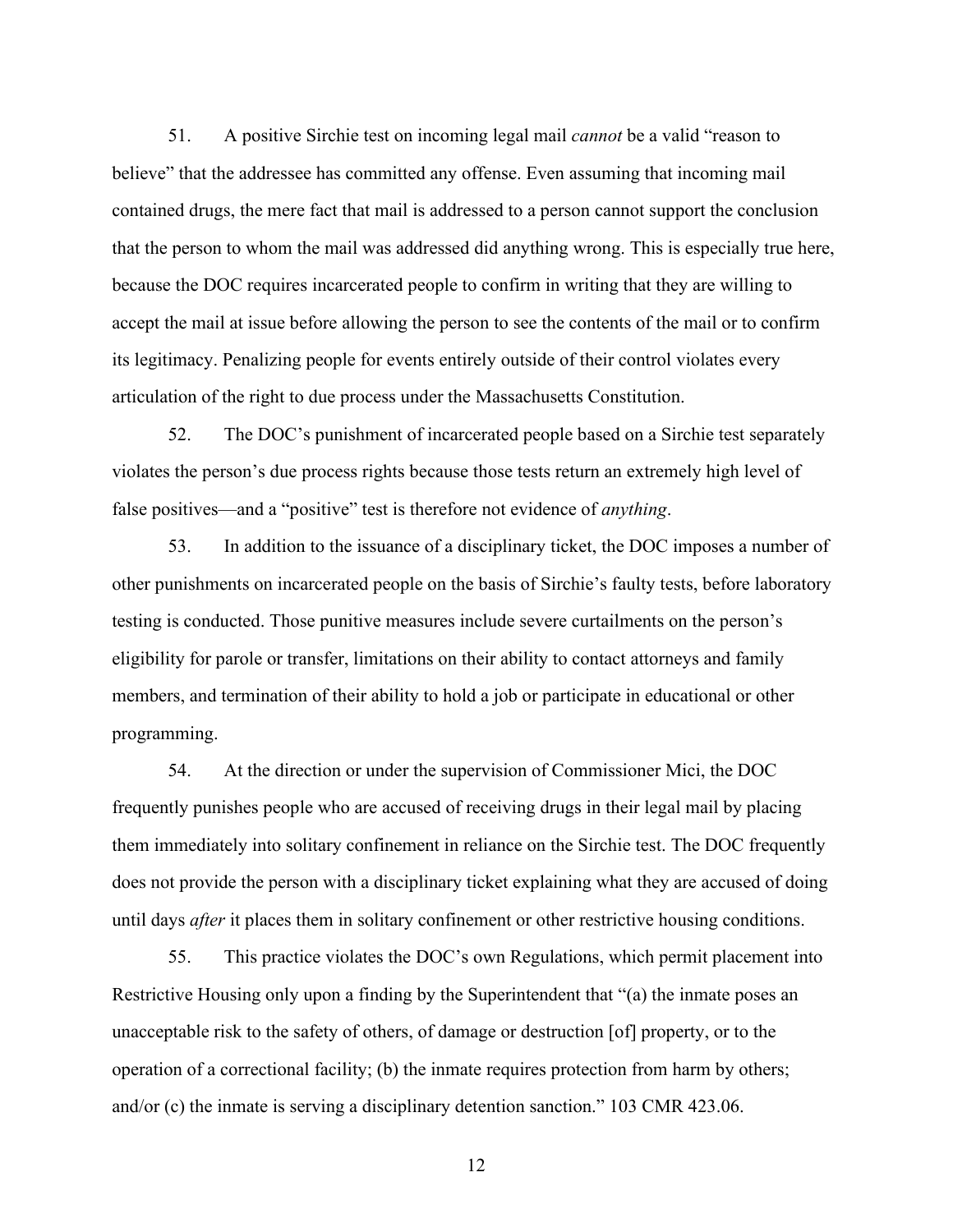56. None of those situations exists for people whose only "offense" was to be the addressee on mail tested positive by Sirchie's tests. A positive Sirchie test result presents no evidence whatsoever that a person presents *any* "risk to the safety of others, of damage or destruction [of] property, or to the operation of a correctional facility." In the same vein, a positive Sirchie test does not demonstrate that the person requires protection from harm by others. Finally, the DOC cannot rely on a separate "disciplinary detention sanction" to impose the punishment of Restrictive Housing here, because incarcerated people are routinely confined to such conditions before they have even received a disciplinary ticket, much less a formal disciplinary hearing. Despite failing to satisfy any of the grounds for Restrictive Housing set out by regulation, the DOC nevertheless relies on Sirchie's test to impose serious punishment on people whose mail tests positive.

57. On information and belief, the DOC also fails to perform a meaningful tri-weekly "Placement Review" for people held in Restrictive Housing on the basis of Sirchie tests, as required by regulation. Indeed, the DOC is permitted to keep a person in Restrictive Housing following each Placement Review "only if the Superintendent or designee determines that the inmate poses an unacceptable risk: (a) to the safety of others, (b) of damage or destruction or property, or (c) to the operation of a correctional facility." 103 CMR 423.09(1)(b). No such determination is possible based on Sirchie's faulty tests.

## **D. Defendants' Conduct Is Causing Immediate and Irreparable Harm**

58. Defendants' conduct is causing immediate and irreparable injury to Plaintiffs and the Classes.

59. The deprivation of the right to counsel is an intangible injury. Chilling that right is irreparable harm. Word of the false testing has spread through the prison system.

60. After their prior experiences, Mr. Ivey, Mr. Green, and the Incarcerated Class are scared to accept legal mail. Plaintiffs want to and would otherwise receive mail from their counsel.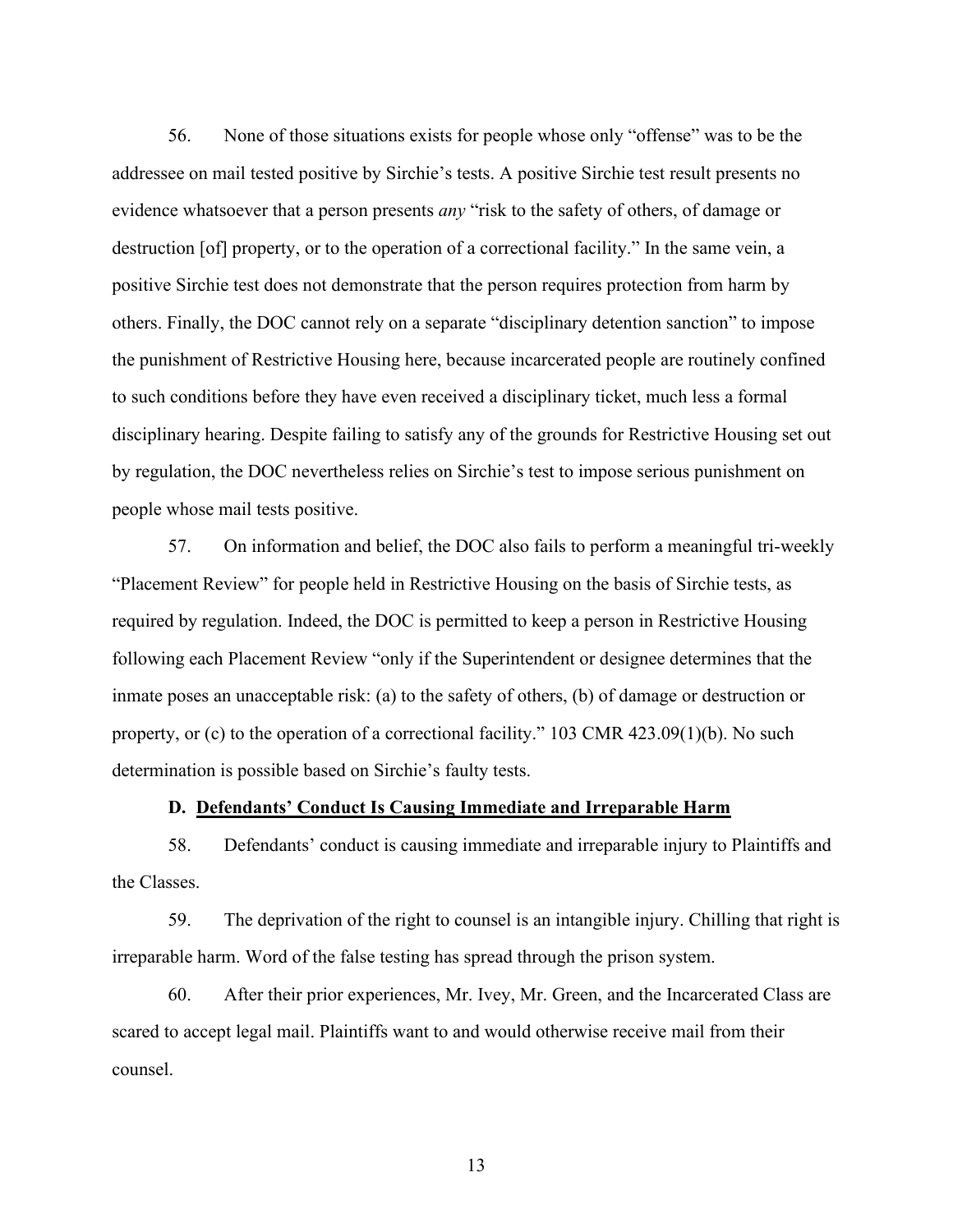61. Without the benefit of written correspondence, incarcerated people are being deprived of the opportunity to review copies of the materials filed in their cases or to otherwise participate in their own defense. As a result, they can miss deadlines and are deprived of the opportunity to point their counsel to relevant factual evidence or errors in pleadings and other court paperwork. They may default on their appeals, lose issues for collateral review, and be subjected to unconstitutional conditions of confinement.

62. Attorneys are scared to send their clients mail and frequently are forced to spend time and incur additional expenses to communicate outside of the legal mail system—options which have been unavailable or even more burdensome during the pandemic. Attorneys are inhibited in their ability to perform their constitutionally protected—and in many instances Court-appointed—role as zealous advocates for their clients.

63. In addition, at the direction or under the supervision of Commissioner Mici, the DOC grossly invades the protections afforded to privileged attorney-client communications by taking legal mail out of the sight of the recipient, testing it using a product that requires the physical alteration of the documents themselves, making copies of the legal mail, and keeping original legal documents "in evidence." Even the perception that the DOC may have an opportunity to read the contents of legal mail during these clandestine operations chills the willingness of both attorneys and clients to communicate honestly and comprehensively.

64. The DOC's use of Sirchie's faulty tests also imposes tangible harm. Lawyers and legal professionals experience severe distress as a result of false accusations that jeopardize their work and their reputation. Because the DOC has provided no guidance to attorneys about how they can ensure that their mail does not run afoul of Sirchie's faulty tests, they incur significant additional expenses to communicate with their clients, including changing the manner in which they print and mail documents, having to travel many miles to deliver materials to clients in person, and losing earnings from time spent making these and other accommodations. And falsely accused incarcerated people suffer intensive confinement and deprivation of the few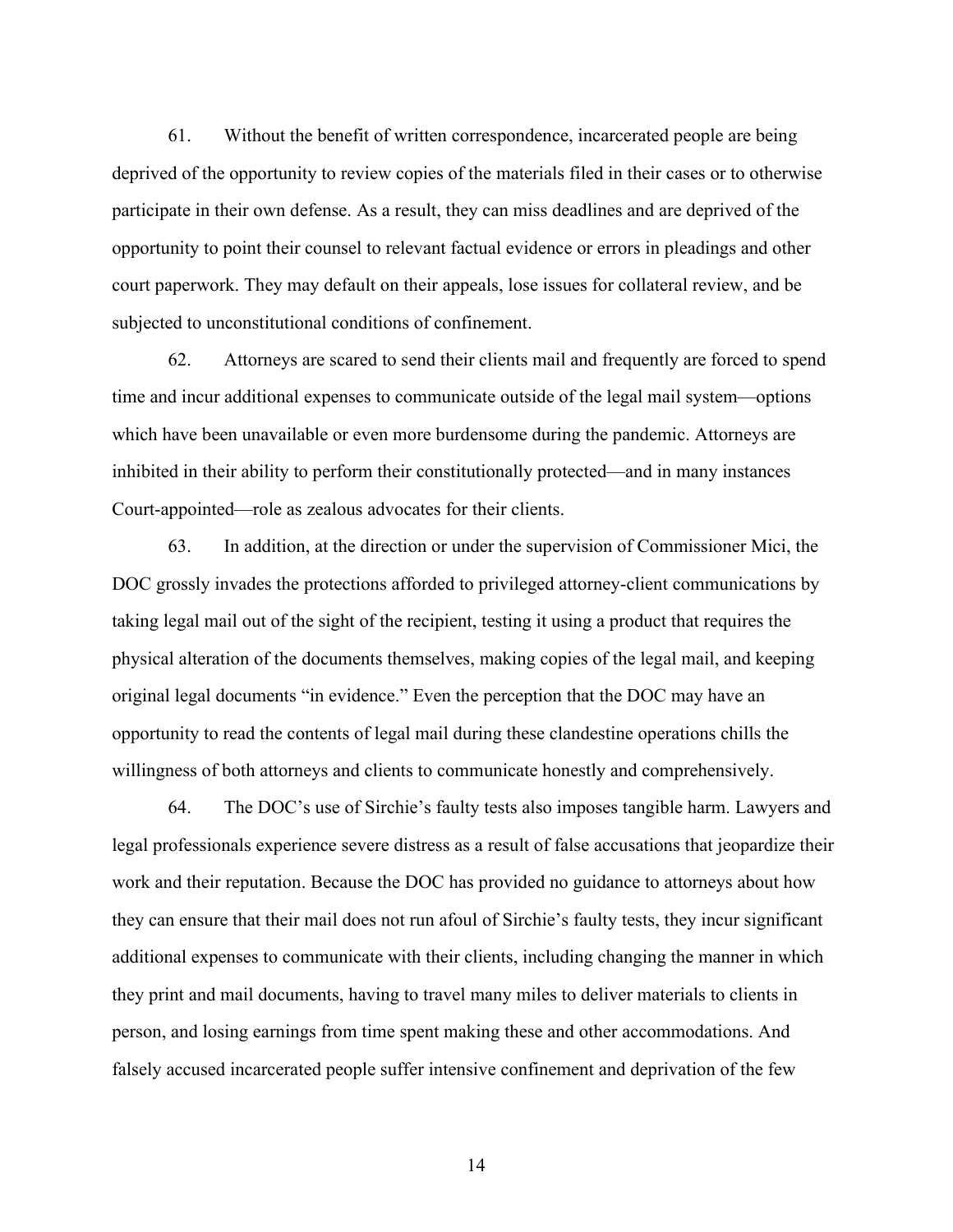"privileges" they are afforded by the DOC, such as the ability to work, pursue an education, and to communicate, including contact visits with family members and loved ones.

### **E. Plaintiffs and Plaintiff Classes Have Suffered Substantial Injuries as a Result of Defendants' Wrongful Conduct**

## *1. The DOC used Sirchie's test to falsely accuse Mr. McKenna, a preeminent defense attorney, of sending drugs to a client*

65. On August 1, 2018, Mr. McKenna met with his client who was then imprisoned at the DOC's Souza-Baranowski Correctional Center. Later that day, Mr. McKenna sent his client legal mail, consisting of a letter and copies of two appellate decisions.

66. On August 6, 2018, Mr. McKenna received a call from an officer the Souza-Baranowski Correctional Center. The officer asked Mr. McKenna whether he had sent the August 1, 2018 correspondence and accompanying materials to his client. Mr. McKenna confirmed that he had. The officer told Mr. McKenna that the paper he had sent had tested positive for "K2," a slang term for synthetic cannabinoids.

67. Mr. McKenna had not put synthetic cannabinoids on his mail.

68. The accusation caused Mr. McKenna considerable distress. He worried about harm to his client from the DOC and he worried about being criminally charged himself. Mr. McKenna felt deeply concerned that the accusation against him would affect his employment and his reputation in the community. He was unsure whether he would be able to communicate safely and securely with not just the client to whom he had sent the seized communication, but also to his other clients across Massachusetts.

69. One day after the DOC seized the mail sent by Mr. McKenna, his client was informed that his legal mail had tested positive for synthetic cannabinoids. His client was placed on "Awaiting Action" status for three days, during which he was confined to his cell and in isolation for twenty-three hours per day.

70. At the end of that three-day period, the DOC issued Mr. McKenna's client a disciplinary ticket for seeking to bring contraband into the prison, via Mr. McKenna's letter. He was offered the opportunity to send the mail out for further testing, but the DOC warned him that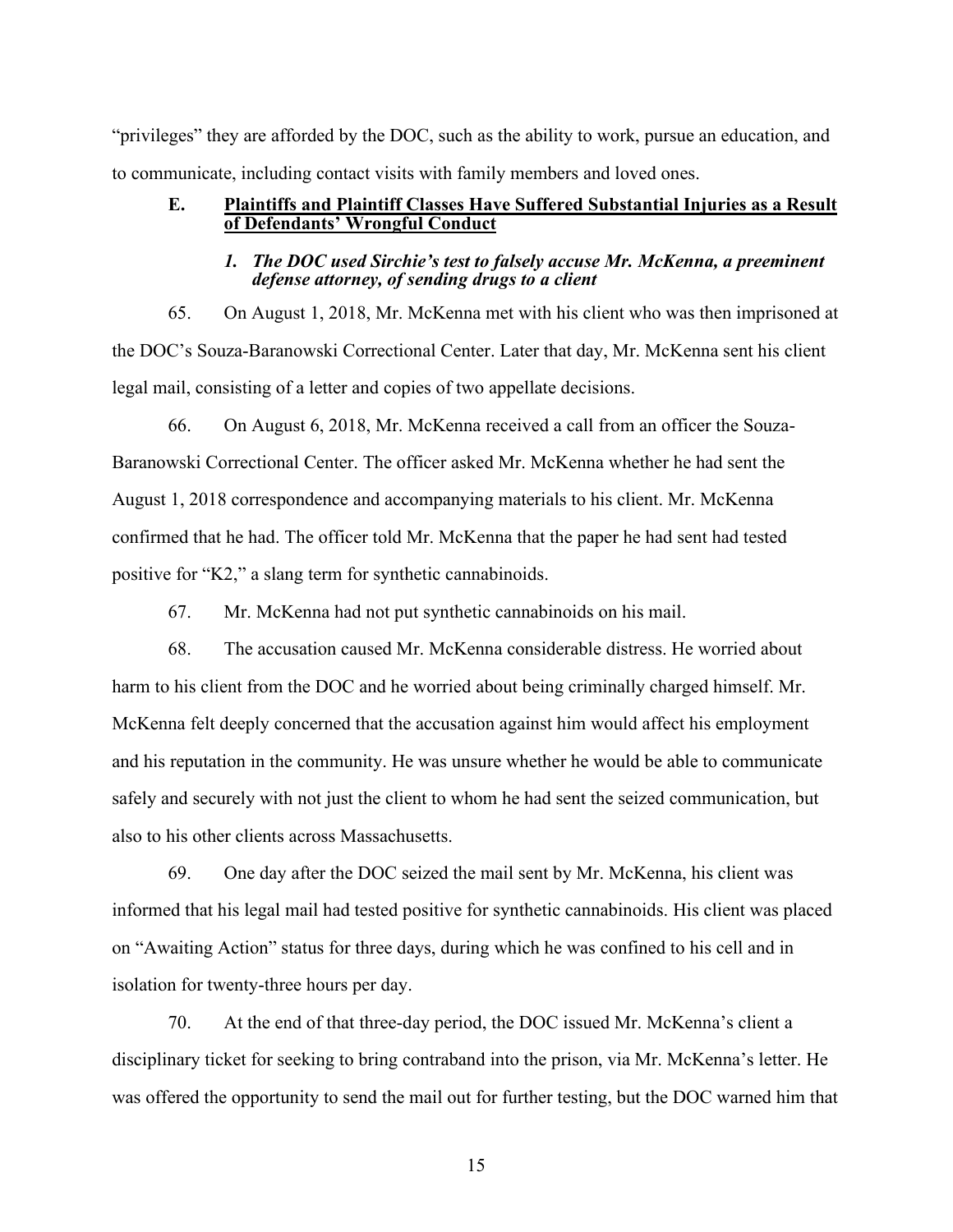if the second test came back positive, he would face a \$100 charge on top of being subjected to—and required to pay for—monthly drug testing.

71. As a result of the disciplinary ticket, Mr. McKenna's client also lost his job and his only opportunity to earn income: \$2 for a full day of work, seven days a week. Just before this incident, Mr. McKenna's client had been approved to be moved to a lower security prison, where he would have had considerably more privileges and freedom, included extended, inperson visitation opportunities with his family, as well as more physical safety. The disciplinary ticket prevented the move, forcing him to remain in the more restrictive, higher security prison.

72. Ten weeks after the false positive test result, on October 23, 2018, Mr. McKenna's client reported that officials at the Souza-Baranowski Correctional Facility offered to give him the job he wanted, drop the pending ticket, and allow him to proceed towards a lower classification if he were to say that Mr. McKenna intentionally sent him contraband. Mr. McKenna's client refused the DOC's coercive offer.

73. Over the next three months, Mr. McKenna wrote a letter in support of his client and called the Souza-Baranowski Correctional Center several times. He spoke with a DOC employee, who described the confirmatory testing process to Mr. McKenna. During at least two of those calls, that employee told Mr. McKenna that, in up to 80% of cases, the Sirchie NARK 20023 positive result was proven to be false by laboratory testing.

74. The disciplinary ticket lodged against Mr. McKenna's client remained pending throughout the Fall of 2018, preventing him from obtaining a lower security classification or his preferred job.

75. On December 4, 2018, just shy of four months after the false positive Sirchie 20023 test result, Mr. McKenna again called the DOC, which informed him that the laboratory test of his mail had come back negative and the ticket pending against his client would be dismissed.

76. Mr. McKenna's client never received the confidential legal communication from Mr. McKenna.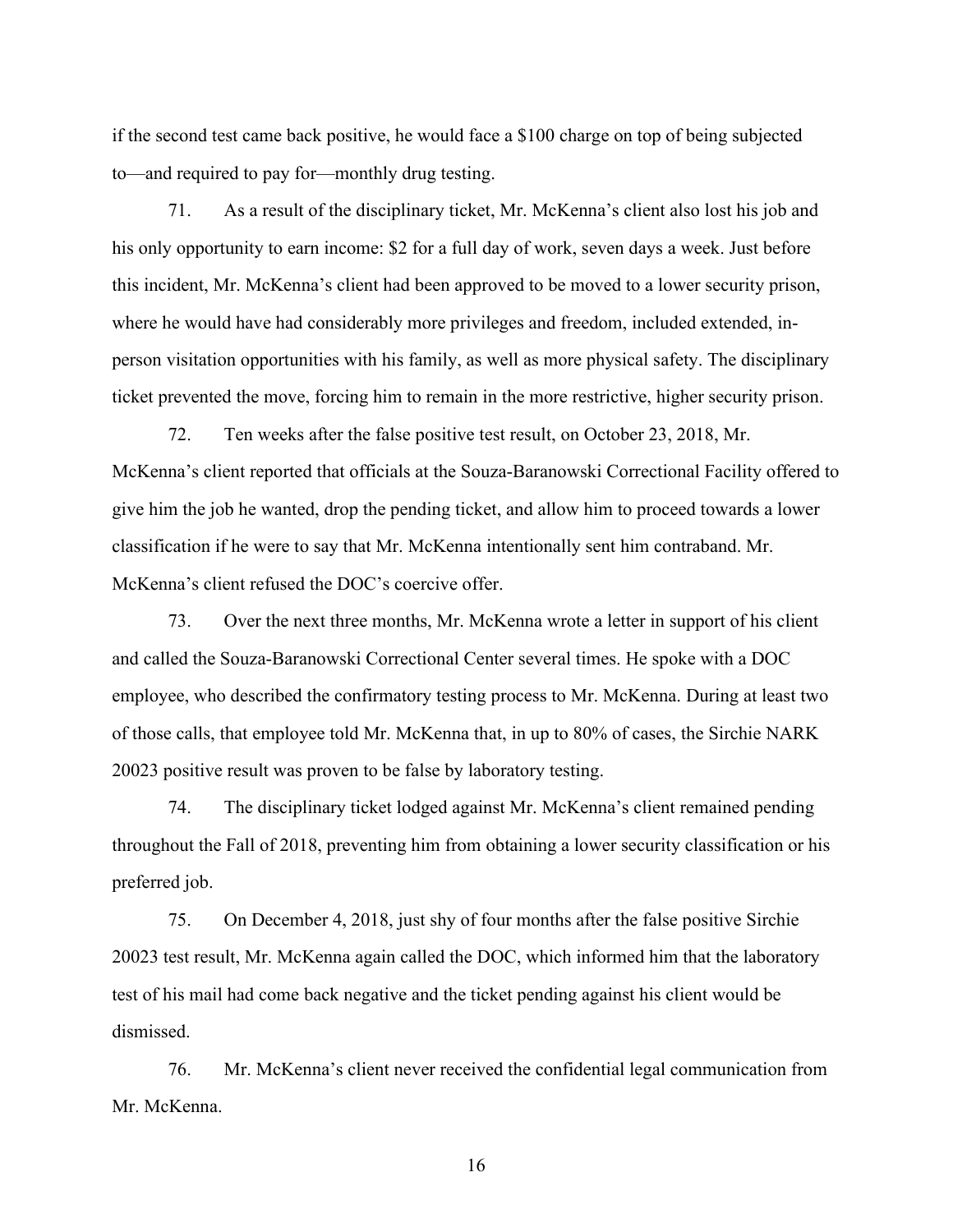### *2. The DOC used Sirchie's test to falsely accuse Plaintiff Green of importing drugs into prison via legal mail sent by the Boston College Innocence Program, resulting in two months of severe punishment and the destruction of confidential attorney-client communications*

77. In early November 2019, Mr. Green received legal mail from the Boston College Innocence Program while he was incarcerated at MCI-Norfolk. An officer summoned Mr. Green, showed him that he had received mail from the clinic, and had Mr. Green sign to accept it. The officer then opened the mail in front of Mr. Green and examined it. The officer told Mr. Green he was taking the mail away for testing.

78. Later that day, Mr. Green was called to the Internal Perimeter Security office, where several officers were waiting. The officers told Mr. Green that his legal mail had tested positive for "K2."

79. Mr. Green was immediately sent to the Restrictive Housing Unit ("RHU"), where he was confined to a cell for twenty-three hours per day.

80. Approximately two days after being sent to the RHU, Mr. Green was issued a disciplinary ticket. At that time, Mr. Green was offered the opportunity to request that his mail be sent out to a laboratory for additional testing, but to do so he had to agree to pay a fee of \$100 for the testing if the results were positive for synthetic cannabinoids, or \$50 even if the test was negative. Additionally, he was threatened with a \$432 charge for three years of mandatory, bimonthly drug testing. Mr. Green was given a photocopy of his legal mail, a copy made by DOC officials outside the presence of both Mr. Green and his attorney.

81. The DOC ultimately forced Mr. Green to spend three weeks in the RHU. During that time, Mr. Green missed his college classes and an event for troubled teens that he had been planning with the Young Men's Committee for eight months. His ability to communicate with people or receive visits was severely limited.

82. Two months after the initial Sirchie test, laboratory testing confirmed that there were no drugs on Mr. Green's legal mail.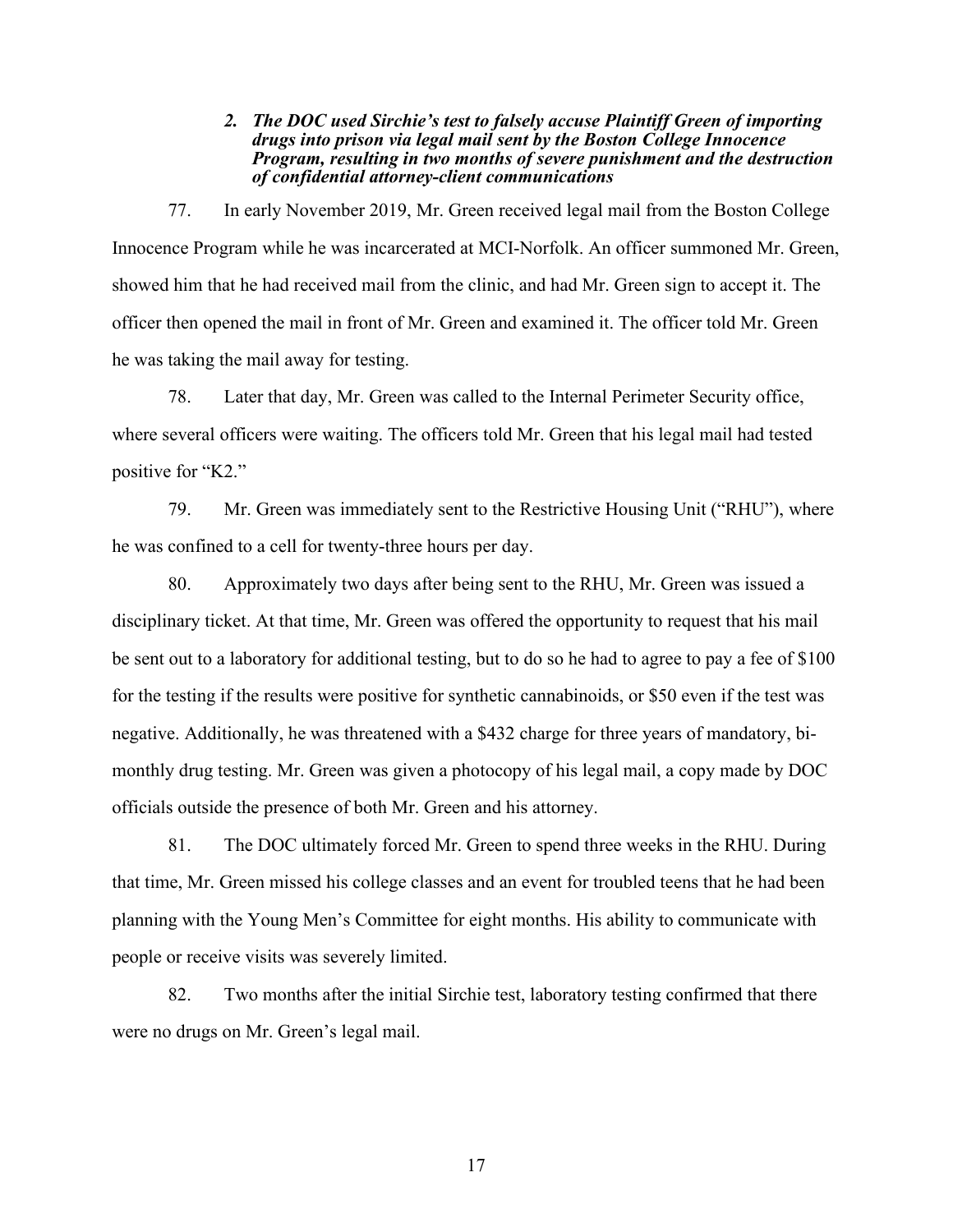83. When Mr. Green finally received the original copy of his legal mail, it was unreadable because the DOC had cut out so much of the paper to conduct the Sirchie test. Mr. Green described the mail as looking like a "paper snowflake."

84. As a result of this experience, Mr. Green remains extremely nervous about and reluctant to receive legal mail.

## 3. *The DOC used Sirchie's test to falsely accuse Plaintiff Newman-Polk of sending drugs to her client, Plaintiff Ivey, resulting in his immediate punishment and jeopardizing a favorable parole decision*

85. On March 26, 2020, Mr. Ivey obtained a grant of parole from the Massachusetts Parole Board, a hard-earned accomplishment that took twenty-five years to achieve.

86. On August 31, 2020, Mr. Ivey was approached by DOC staff in the room where legal mail is distributed. The officer showed Mr. Ivey a package from his lawyer, Plaintiff Newman-Polk, which included her name and address, and Mr. Ivey verified that Ms. Newman-Polk was his attorney. The officer then opened Mr. Ivey's legal mail and reviewed its contents. He removed one document, calling it "suspicious," and gave the rest of the legal mail to Mr. Ivey.

87. Shortly after Mr. Ivey returned to his cell, additional COs called him back to the mail room. They detained Mr. Ivey and other COs entered his cell and seized all the legal materials sent to him that day by Ms. Newman-Polk. They later told Mr. Ivey that the materials had tested positive for synthetic cannabinoids.

88. Mr. Ivey was moved to the RHU, where he was confined to his cell for twentythree hours per day. DOC staff accused him of trafficking drugs and demanded that he name his co-conspirators. Mr. Ivey denied the accusations, repeatedly explaining the mail had come from his lawyer and could not have contained drugs, and requesting laboratory testing on the mail.

89. Upon learning about these accusations, Ms. Newman-Polk and her co-counsel contacted multiple DOC staff, including Commissioner Mici, and confirmed the legitimacy of the legal mail. They offered to provide a sworn affidavit attesting they had sent the legal mail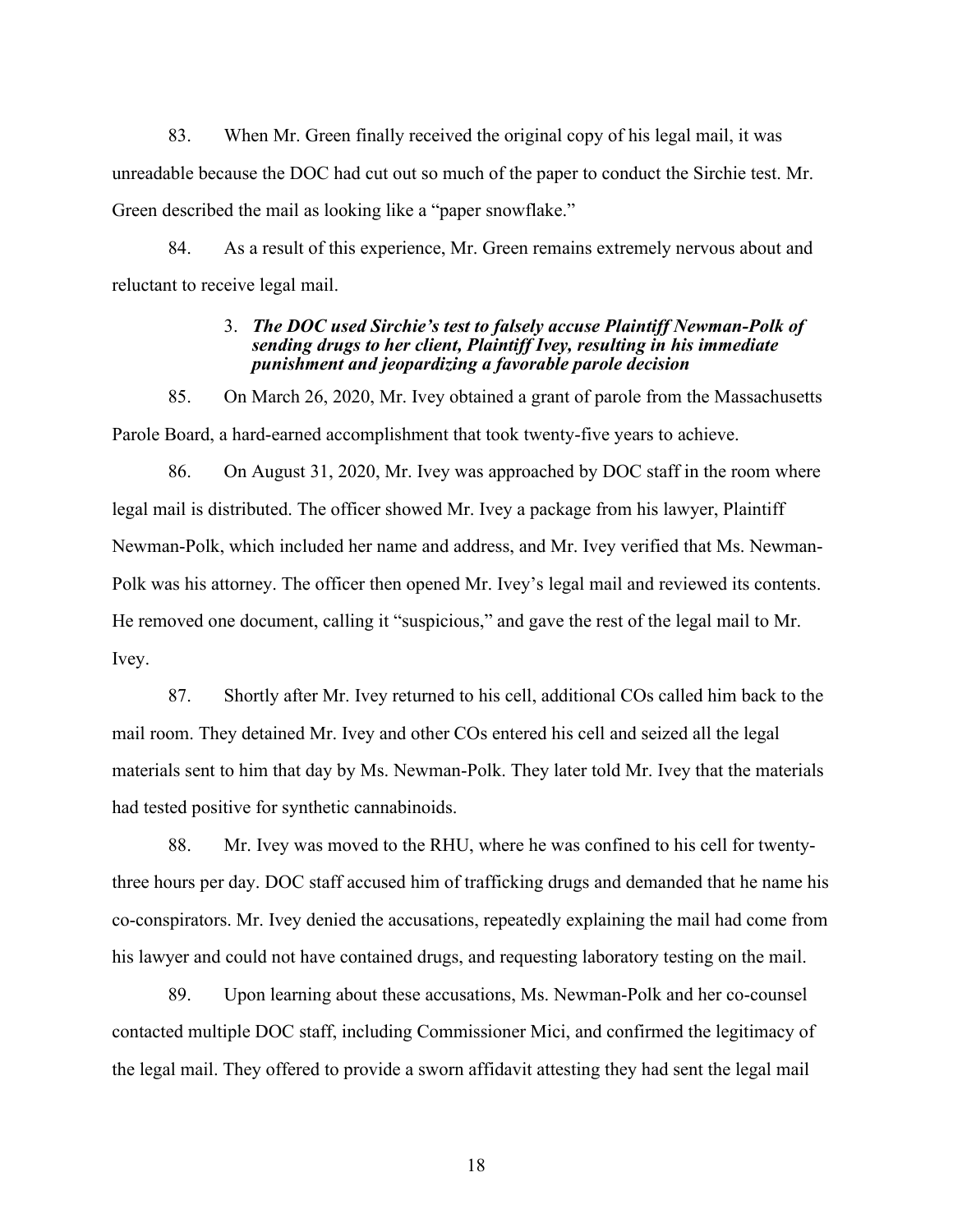and it contained no drugs. They emphasized that Mr. Ivey had no incentive to jeopardize his hard-won parole and urged the DOC to dismiss the charges and release him.

90. The DOC nevertheless issued a Disciplinary Report against Mr. Ivey, charging him with eight separate offenses arising from his receipt of legal mail, including two in the most serious offense category available. Shortly thereafter, the DOC moved Mr. Ivey from the RHU to the Special Adjustment Unit ("SAU"), a different punitive housing unit focused on substance use disorder and behavior-related programming, which he did not need. In the SAU, Mr. Ivey was permitted only three to four hours out of his cell every day, was unable to attend his college courses, and was forced to take a lower-paying job.

91. Unbeknownst to Mr. Ivey or Ms. Newman-Polk, the University of Massachusetts Medical School Drugs of Abuse Lab had analyzed Ms. Newman-Polk's legal mail on September 18, 2020, and determined that it did not contain any drugs. Nonetheless, on September 28th, the DOC informed Ms. Newman-Polk that Mr. Ivey was being punished for "receiving mail that *purported* to be legal mail and which is suspected to be K2/Synthetic Cannabinoids" and maintained its punitive measures against Mr. Ivey.

92. It was not until October 14, 2020, that the DOC dismissed the Disciplinary Report against Mr. Ivey on the basis of the lab results.

93. Ms. Newman-Polk described her experience in a letter to Commissioner Mici on October 26, 2020: "To say that this experience has been highly upsetting is an understatement. It has had a negative impact on my health and my family, as any accusation against Mr. Ivey was effectively an accusation that I committed a serious criminal offense. Although I did nothing wrong, I felt responsible for Mr. Ivey's circumstances since I was the one who sent the mail."

94. Due to the punishment imposed on Mr. Ivey by the DOC, Mr. Ivey missed nearly a full semester of college courses, delaying his graduation from the program. Mr. Ivey was traumatized by his confinement in the Restrictive Housing Unit and the Secure Adjustment Unit. The most significant impact on Mr. Ivey's life, however, was the threat to his parole. Mr. Ivey had worked very hard to educate himself and prove he was someone who deserved a chance at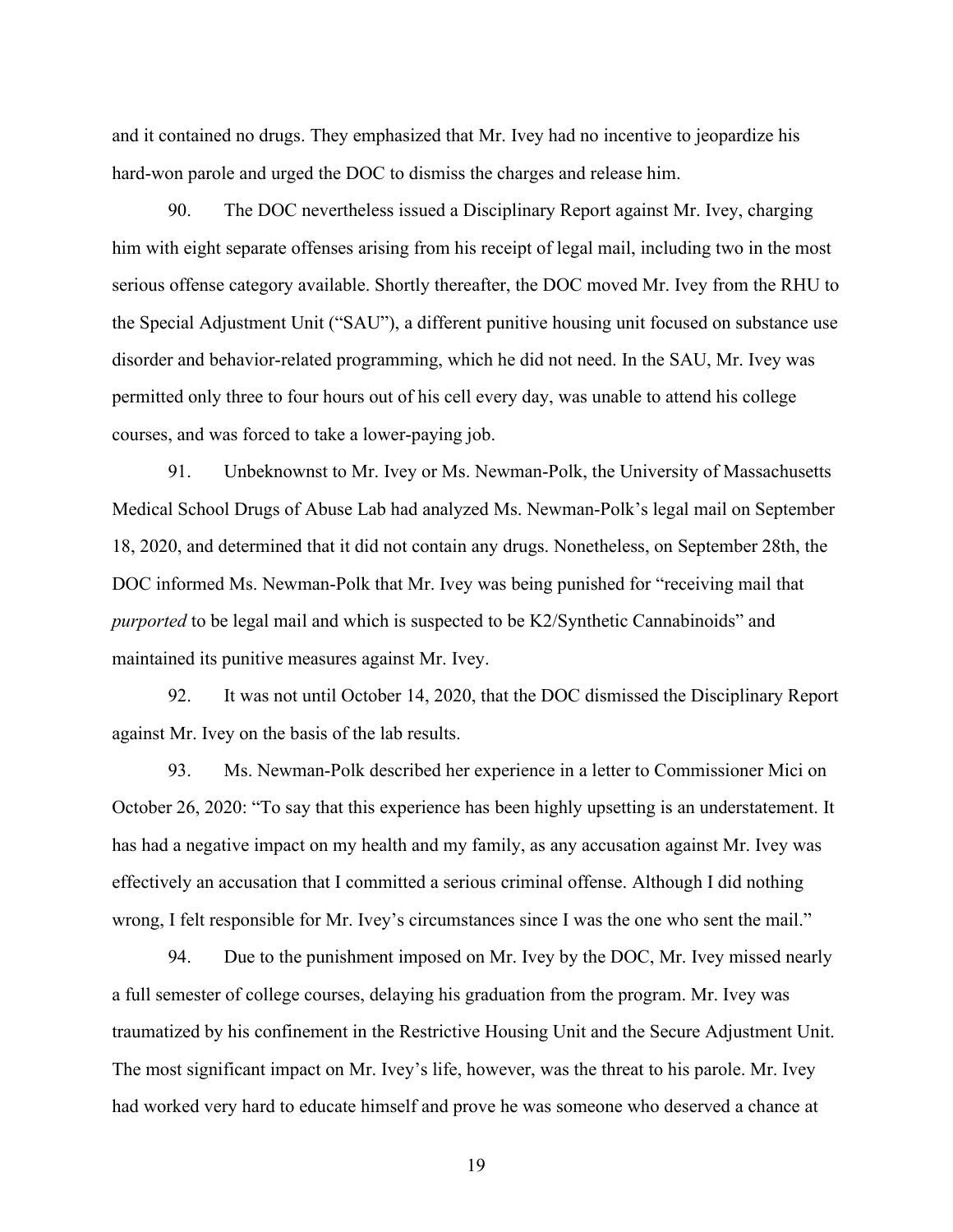parole. He would not have done anything to jeopardize that, and a serious disciplinary offense like the one he was wrongly accused of could have resulted in the parole decision being revoked.

## **CLASS ALLEGATIONS**

95. This is a class action under Rule 23 of the Massachusetts Rules of Civil

Procedure.

96. Plaintiffs seek to represent two Classes defined below, pending any modifications necessitated by discovery.

97. The Incarcerated Class is defined as:

All people incarcerated in Massachusetts DOC facilities whose legal mail or legal paperwork is or was subject to a Sirchie test.

98. The Legal Professional Class is defined as:

All people who represent an individual incarcerated in Massachusetts DOC facilities or sent legal mail to an individual incarcerated in Massachusetts DOC facilities.

99. Excluded from each Class are: Sirchie, Premier Biotech, and any entities in which those companies have a controlling interest; any entities in which Sirchie or Premier Biotech's officers, directors, or employees are employed and any of the legal representatives, heirs, successors or assigns of Sirchie or Premier Biotech; any federal, state, or local governmental entities; the Judge and/or jury to whom this case is assigned and any member of the Judge's or jury's immediate family and any other judicial officer or juror assigned to this case; and any attorneys representing Plaintiffs or the Classes in this action.

## **A. Each Class meets the requirements for certification**

100. The Legal Professional Class and the Incarcerated Class each meet the requirements for certification under Rule 23 of the Massachusetts Rules of Civil Procedure.

101. Numerosity. The members of each Class are so numerous that joinder of all members is impracticable. The exact number or identification of members in each Class is presently unknown. On information and belief, each Class includes hundreds of individuals. One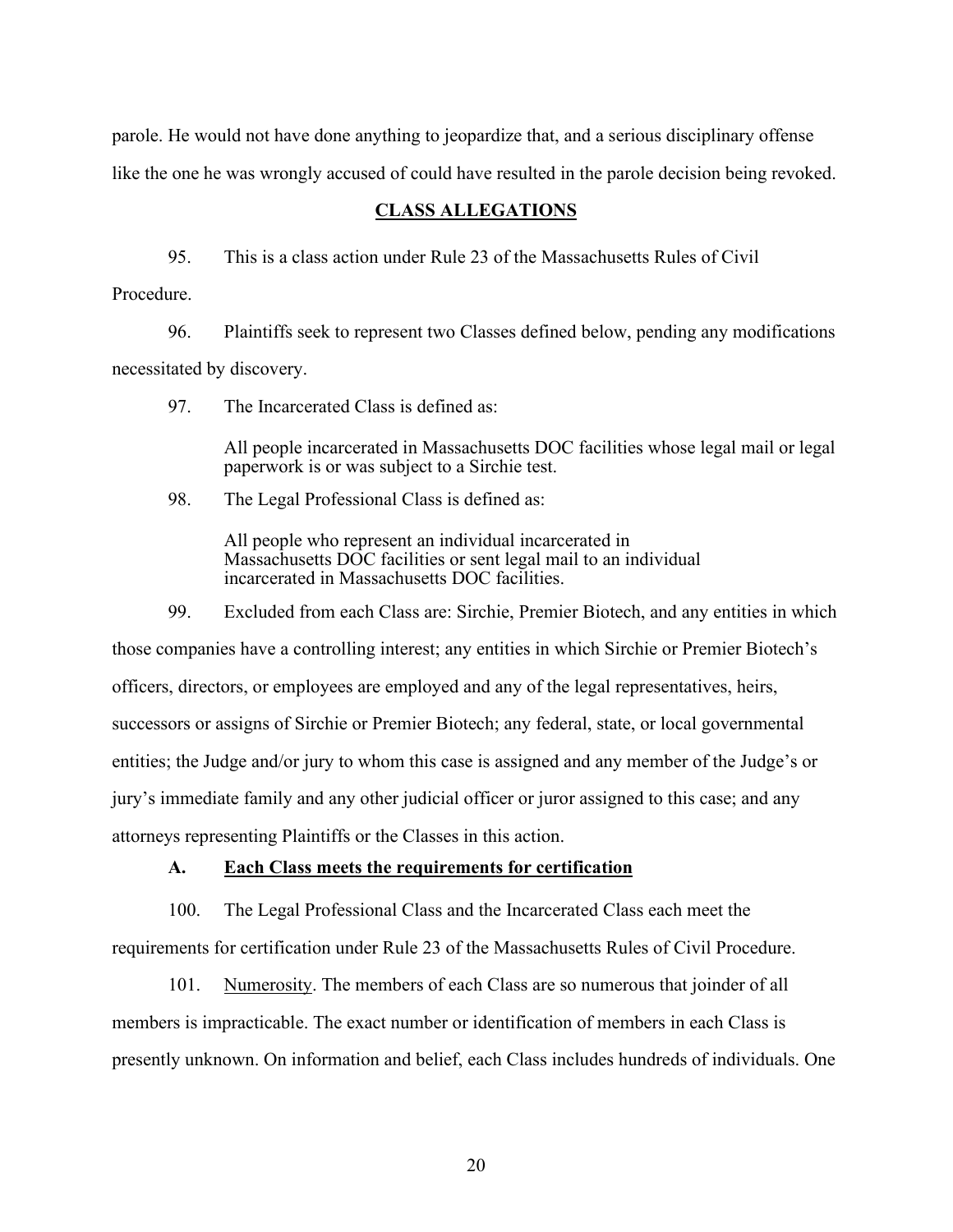indication of the numerosity of each Class are the thousands of Sirchie tests Premier Biotech has sold to the Massachusetts DOC, including more than 1,600 NARK 20023 tests since 2018.

102. The identity of the Class members is ascertainable and can be determined based on available records maintained by the DOC. On information and belief, the DOC maintains records of its use of Sirchie tests and the punishments it imposes in reliance on those tests. In addition, on information and belief, the DOC routinely contacts legal professionals whose mail has tested positive and keeps an internal record of those conversations.

103. Predominance of Common Questions of Law and Issues of Fact. There are multiple questions of law and fact common to each Class that will predominate over questions affecting only individual Class members, including, but not limited to:

- a) Whether the DOC interfered with the constitutionally protected right to counsel by using Sirchie's tests on legal mail;
- b) Whether the DOC violated the Incarcerated Class' due process rights by punishing them for the simple act of receiving legal mail;
- c) Whether Sirchie's tests produce false positives and/or negatives at rates which render them inappropriate as a basis for punishment or other action by the DOC against the addressee or the legal professional who sent the mail;
- d) Whether Sirchie negligently produced, marketed, and sold tests with high false positive and false negative rates;
- e) Whether Sirchie negligently failed to ensure its training materials conformed to applicable standards;
- f) Whether Sirchie negligently trained DOC employees on the use of its tests, including adequate training on the foreseeable harms and misuses of the tests;
- g) Whether Premier Biotech negligently sold Sirchie's tests to the DOC, despite their extremely high false positive and negative rates; and
- h) What damages and injunctive relief should be awarded to redress the harms suffered by each Class.
- 104. Defendants' actions are common to all members of each Class.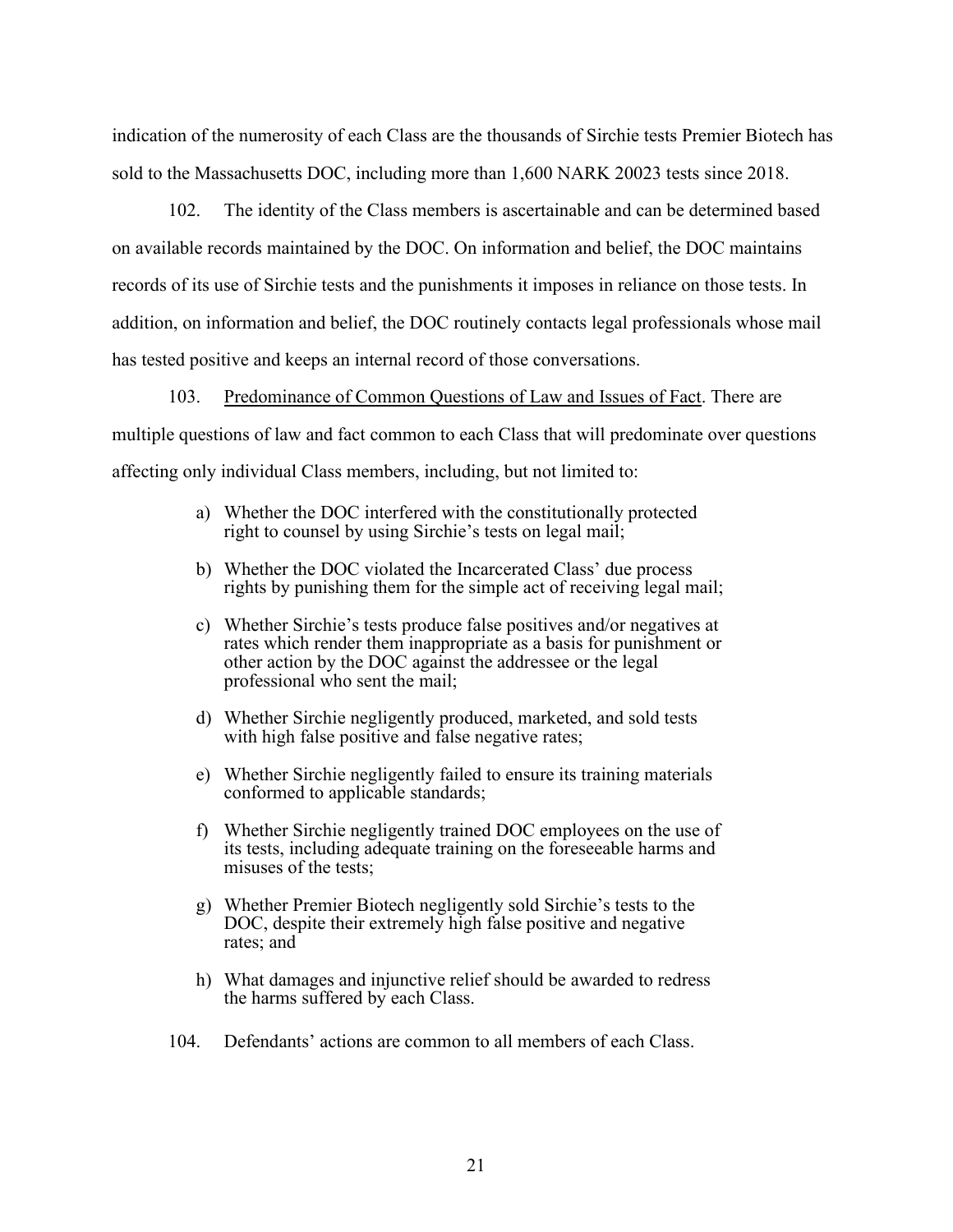105. Typicality. Defendants' conduct caused Plaintiffs to suffer injuries similar to the other members of their respective Classes.

106. Adequacy. Plaintiffs are adequate representatives of each Class because they have a strong personal investment in the outcome of this litigation and their interests do not conflict with the interests of the members of the Class they seek to represent. Plaintiffs are represented by experienced and competent Class Counsel. Class Counsel intends to prosecute this action vigorously for the benefit of the entire Class. Plaintiffs and Class Counsel can fairly and adequately protect the interests of all of the Members of the Classes.

107. Superiority. The class action is superior to other available methods for fairly and efficiently adjudicating this controversy because individual litigation of Class members' claims would be impracticable and individual litigation would be unduly burdensome to the courts. Further, individual litigation has the potential to result in inconsistent or contradictory judgments. There is no foreseeable difficulty in managing this action as a class action and it provides the benefits of single adjudication, economies of scale, and comprehensive supervision by a single court.

## **COUNT I**

# Violation of the Massachusetts Civil Rights Act (Mass. Gen. Laws ch. 12, § 11) Deprivation of Right to Counsel On Behalf of the Incarcerated Class Against Defendants DOC and Commissioner Carol Mici

108. Plaintiffs incorporate and reallege, as though fully set forth herein, each and every allegation set forth in the preceding paragraphs of this complaint.

109. The Massachusetts Constitution guarantees incarcerated persons the right to due process. In many respects, the Constitution of the Commonwealth of Massachusetts provides broader protections than the United States Constitution.

110. Under the supervision or at the direction of Commission Carol Mici, the DOC has interfered and/or attempted to interfere with the enjoyment by Plaintiffs Ivey, Green and the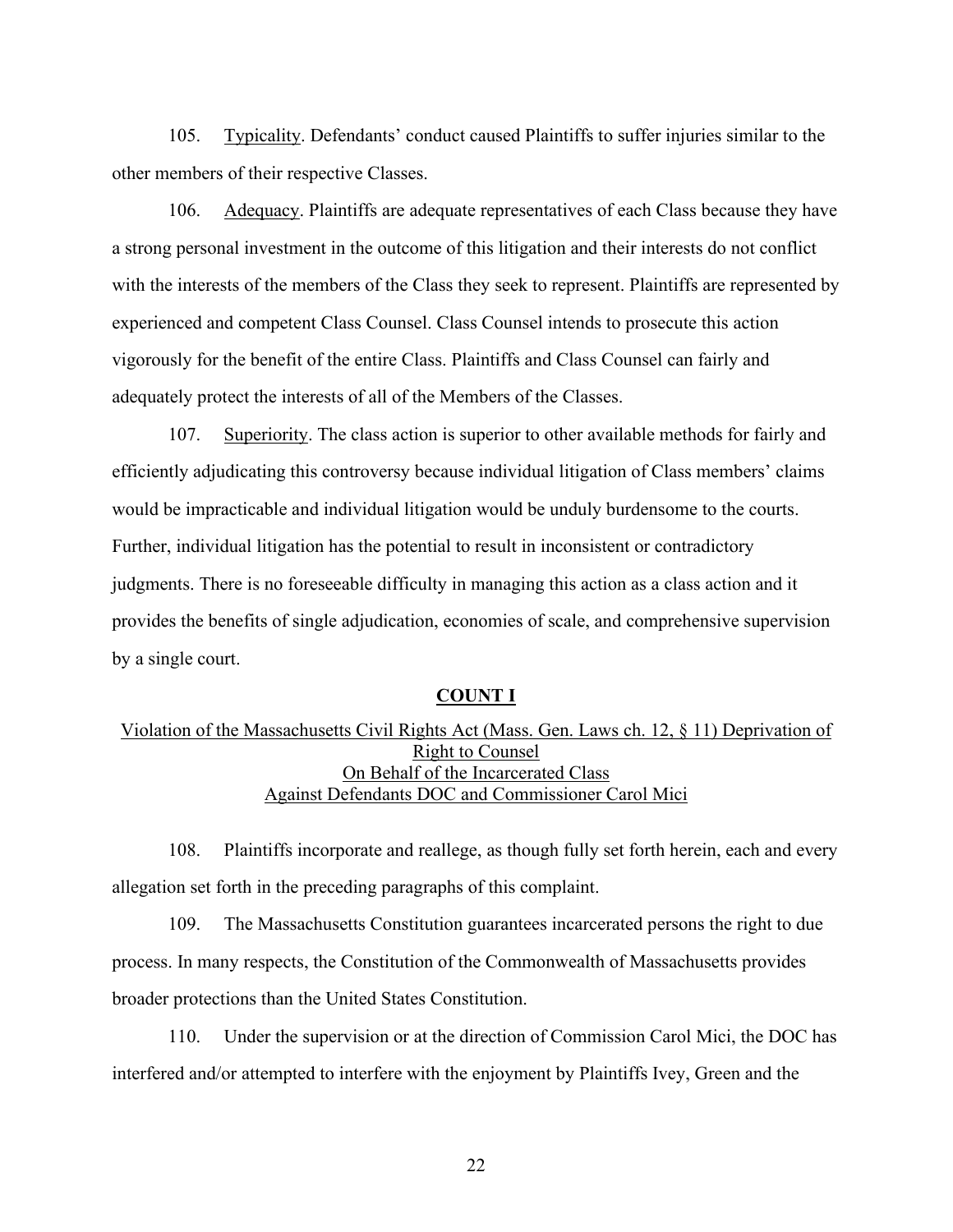Incarcerated Class of their constitutional rights to counsel and access to the courts by way of threats, intimidation, or coercion.

111. As described herein, the DOC under Commissioner Mici's direction or supervision is significantly impeding the ability of members of the Incarcerated Class to confer confidentially with their attorneys. By arbitrarily testing incoming legal mail with the faulty Sirchie tests, by imposing draconian (and illegal) sanctions upon incarcerated people immediately upon any presumptive positive test, and by baselessly accusing attorneys of sending drugs into DOC facilities, the DOC has threatened both incarcerated people and their advocates who attempt to exercise their constitutional rights to counsel, to participate in their own defenses, and to access the courts.

112. As a direct result of the DOC's unlawful conduct, directed or condoned by Commissioner Mici, Plaintiffs Ivey, Green, and members of the Incarcerated Class have suffered and continue to suffer deprivations of their constitutional right to counsel.

113. Plaintiffs Ivey, Green, and members of the Incarcerated Class therefore seek entry of an order enjoining the DOC from using the Sirchie tests on legal mail and from relying on the Sirchie tests as the basis for any actions taken with respect to incarcerated people.

#### **COUNT II**

# Violation of the Massachusetts Civil Rights Act (Mass. Gen. Laws ch. 12, § 11) Deprivation of Right to Due Process On Behalf of the Incarcerated Class Against Defendants DOC and Commissioner Carol Mici

114. Plaintiffs incorporate and reallege, as though fully set forth herein, each and every allegation set forth in the preceding paragraphs of this complaint.

115. Under the Massachusetts Constitution, incarcerated people may not be deprived of life, liberty, or property without due process of law.

116. Under the supervision or at the direction of Commission Carol Mici, the DOC has interfered and/or attempted to interfere with the enjoyment by Plaintiffs Ivey, Green, and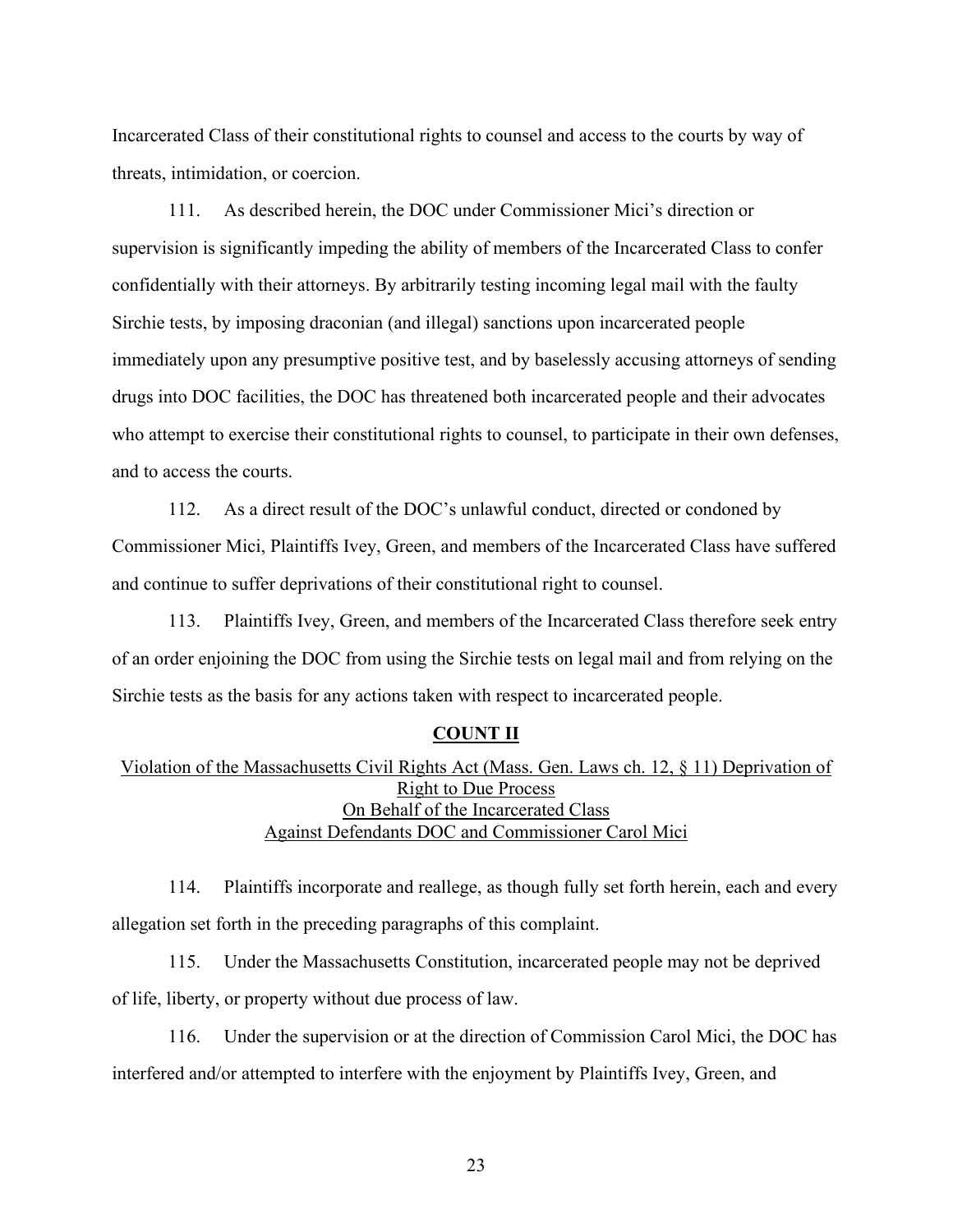members of the Incarcerated Class of their constitutional rights to due process by way of threats, intimidation, or coercion.

117. Among other things, the DOC under Commissioner Mici's direction or supervision has interfered with the due process rights of Plaintiffs Ivey, Green, and members of the Incarcerated Class by imposing punishment and depriving them of the various liberty interests described herein—including by placing them in solitary confinement and/or in other restrictive housing—in knowing reliance on inadequate and inaccurate drug tests.

118. The DOC under Commissioner Mici's direction or supervision has further violated Plaintiffs Ivey, Green, and members of the Incarcerated Class's due process rights by punishing them in reliance on mail *addressed* to them, without giving them an opportunity to review the contents of that mail to confirm its legitimacy and without the DOC providing any evidence whatsoever of how the incarcerated person actually was involved—aside from the associational relationship of being represented by counsel (which includes Court-appointed counsel)—in any wrongdoing related to the sending of that legal mail. Penalizing people for events entirely outside of their control violates every articulation of the right to due process under the Massachusetts Constitution.

119. The DOC under Commissioner Mici's direction or supervision accomplished such interference by threatening, intimidating, and coercing class members, including by forcing class members to forego their rights to due process in order to escape ongoing deprivations of liberty during the long pendency of confirmatory testing necessary to correct the faulty Sirchie testing.

120. As a direct result of the DOC's unlawful conduct, directed or condoned by Commissioner Mici, Plaintiffs Ivey, Green, and members of the Incarcerated Class have suffered and continue to suffer deprivations of their constitutional right to due process.

121. Plaintiffs Ivey, Green, and members of the Incarcerated Class therefore seek entry of an order enjoining the DOC from using the Sirchie tests on legal mail and from relying on the Sirchie tests as the basis for any actions taken with respect to incarcerated people.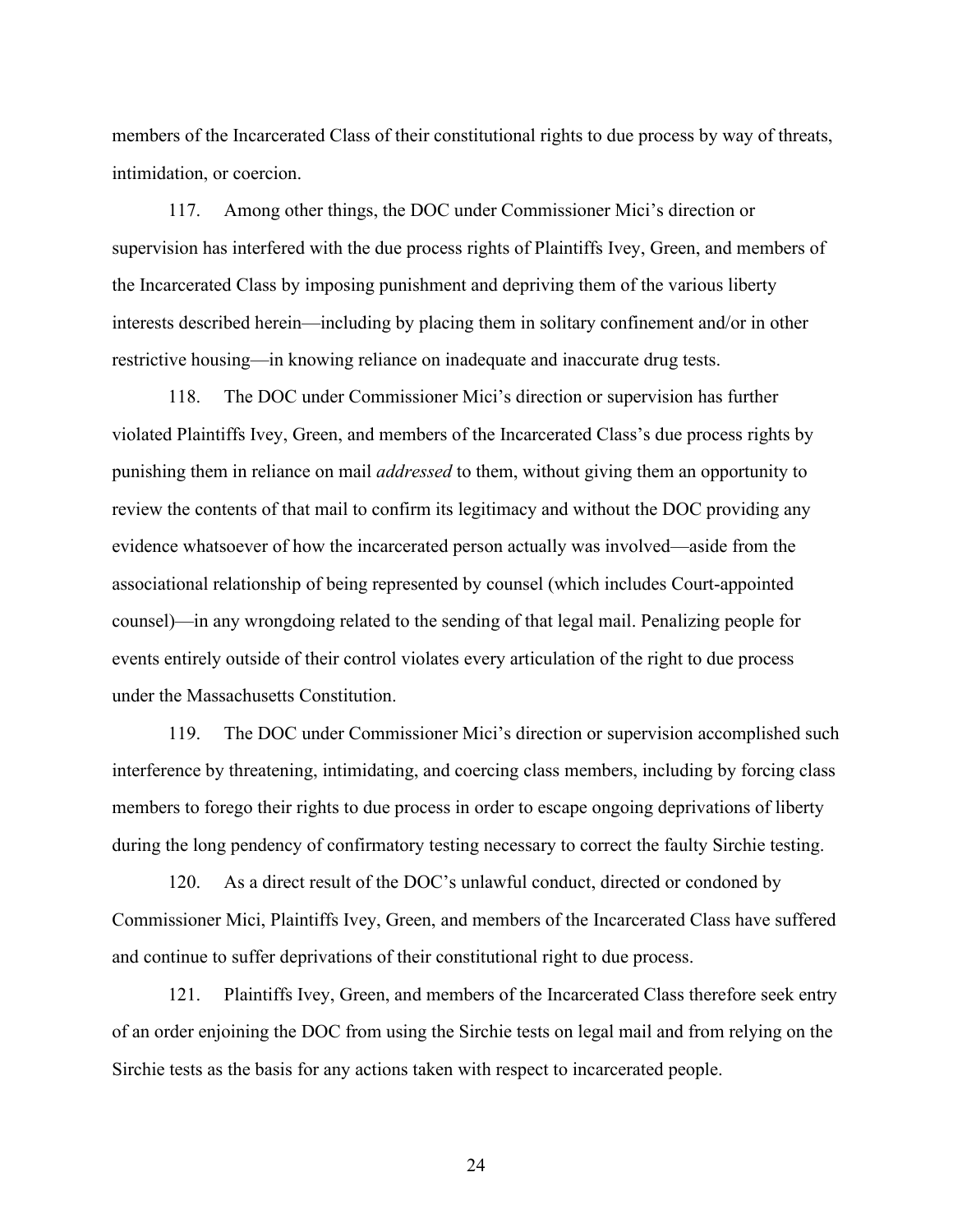## **COUNT III**

## Negligence On Behalf of Both Classes Against Defendant Sirchie

122. Plaintiffs incorporate and reallege, as though fully set forth herein, each and every allegation set forth in the preceding paragraphs of this complaint.

- 123. Defendant Sirchie owed a duty to Plaintiffs and the Classes to:
	- a) ensure that the Sirchie's tests yielded consistently accurate and reliable results;
	- b) clearly warn its users about the high risk of false positives and false negatives resulting from the tests; and
	- c) prevent users from foreseeably misusing the tests, including by using the tests on paper samples and by using the tests to impose punishment in the carceral context without awaiting laboratory testing.
- 124. Defendant Sirchie owed this duty to Plaintiffs and the Classes because:
	- a) Sirchie knew or should have known about the false positive and negative rates resulting from the tests it manufactures for sale;
	- b) Sirchie knew or should have known its products were sold for use in prisons, including the DOC;
	- c) Sirchie knew or should have known about the need to warn users about the limitations and risks of its products;
	- d) Sirchie knew or should have known that the foreseeable uses and misuses of its products would cause considerable harm to the Plaintiffs and the Classes;
	- e) Sirchie assumed responsibility for training DOC employees on the use of its tests; and
	- f) Sirchie was best situated to prevent the harms resulting from its faulty tests.
- 125. Defendant Sirchie breached its duty to Plaintiffs and the Classes by: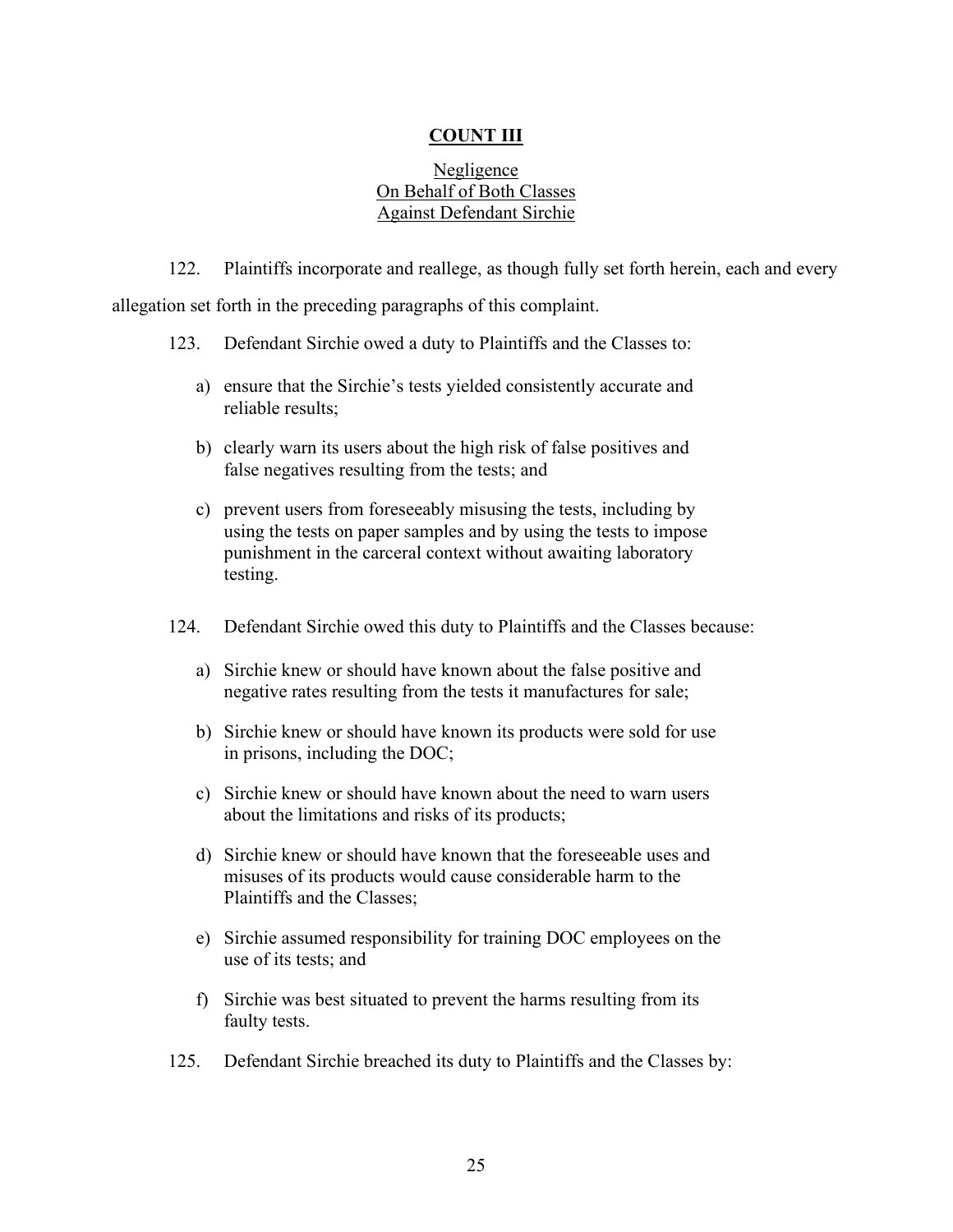- a) Manufacturing and selling faulty products, including the NARK 20023 test, which was incapable of consistently and accurately identifying drugs;
- b) providing false and misleading instructions and training materials that failed to warn users about the foreseeable risks of using the tests and the high rate of false positives and false negatives for those tests; and
- c) failing to train DOC employees on the limitations of Sirchie's tests and failing to provide instructions and training that would prevent the foreseeable misuses of this test in the carceral context.

126. As a direct result of Sirchie's unlawful conduct, Plaintiffs and the Classes have endured foreseeable pain and suffering, mental and emotional distress, humiliation, embarrassment, loss of liberty, and monetary damages.

### **COUNT IV**

# Negligence On Behalf of Both Classes Against Defendant Premier Biotech

127. Plaintiffs incorporate and reallege, as though fully set forth herein, each and every allegation set forth in the preceding paragraphs of this complaint.

128. Defendant Premier Biotech owed a duty to Plaintiffs and the Classes to sell the DOC drug testing devices that did not carry an unacceptably high false positive and false negative rate, including by adhering to the requirement in the DOC's request for bids that the false positive rate for drug testing products must remain below .05%.

129. Defendant Premier Biotech owed this duty to Plaintiffs and the Classes because Defendand Premier Biotech knew or should have known that selling drug testing products with a high false positive rate to the DOC would foreseeably harm the people subjected to accusations on the basis of those false positive test results.

130. At all relevant times, Premier Biotech knew or should have known that Sirchie's tests, including the NARK 20023 tests, had an unacceptably high false positive rate. Indeed, pursuant to its contract with the DOC, Premier Biotech agreed to, but did not, provide statements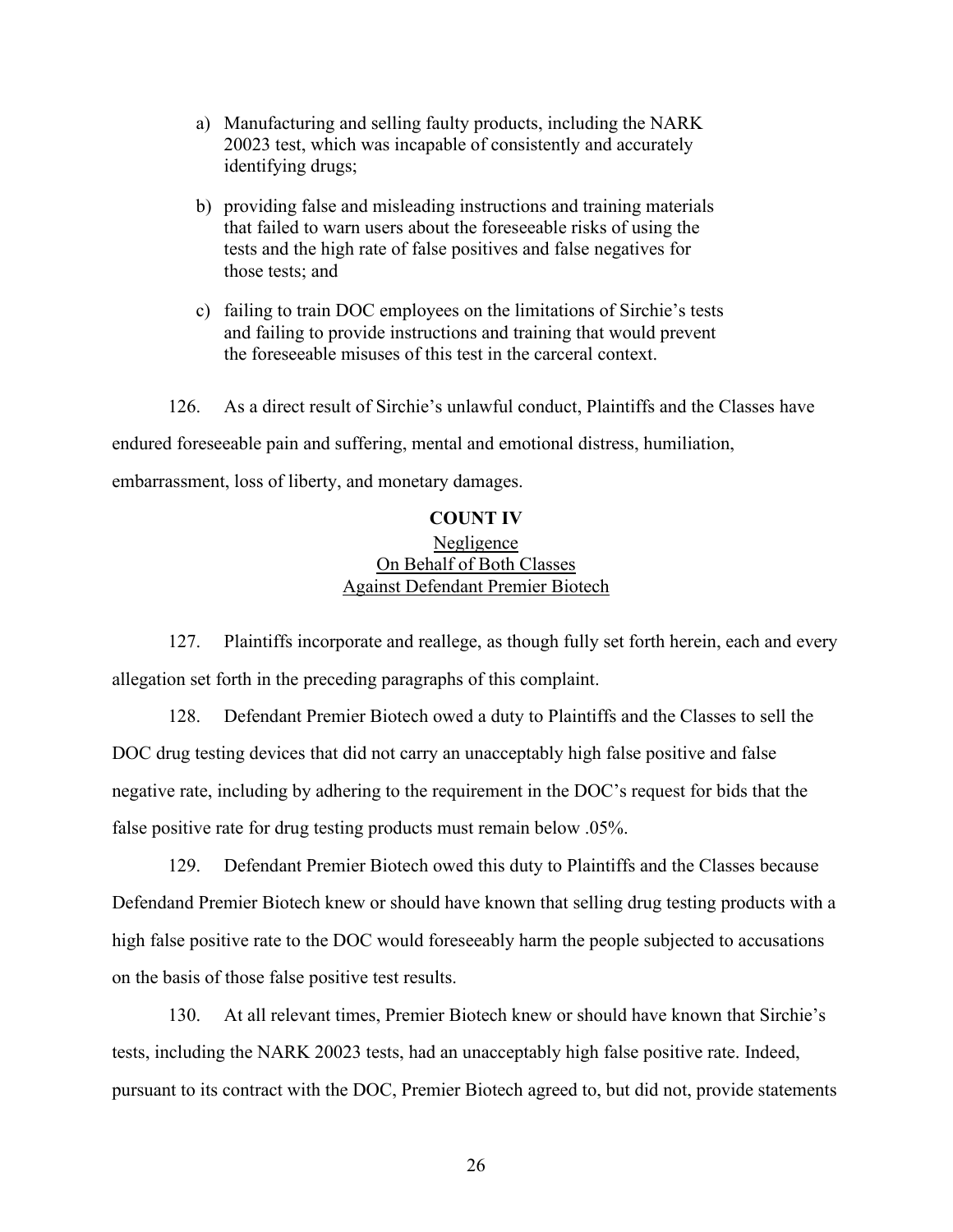about the incidence of false positive results from Sirchie's tests along with its bid to sell the DOC those products.

131. Premier Biotech breached its duty to Plaintiffs and the Classes by selling faulty tests to the DOC, and by failing to provide adequate warnings about the tests' limitations and deficiencies.

132. As a direct result of Premier Biotech's unlawful conduct, Plaintiffs and the Classes have endured foreseeable pain and suffering, mental and emotional distress, humiliation, embarrassment, loss of liberty, and monetary damages.

## **COUNT V**

# Claim for Declaratory Judgment, Mass. Gen. Laws ch. 231A, §1 On Behalf of the Incarcerated Class Against Defendants DOC and Commissioner Carol Mici

133. Plaintiffs incorporate and reallege, as though fully set forth herein, each and every allegation set forth in the preceding paragraphs of this complaint.

134. A real and active controversy exists between the parties as to whether, by relying on the results of Sirchie's test as the basis for any punishment or other action taken against members of the Incarcerated Class, the DOC and Commissioner Mici have violated the civil rights guaranteed by the Massachusetts Constitution, including the right to due process and the right to counsel.

135. Plaintiffs Ivey, Green, and the Incarcerated Class are entitled to a judgment declaring that:

- a) The DOC's use of Sirchie's tests on legal mail violates the constitutionally protected rights of the Incarcerated Class;
- b) The DOC's imposition of punishment based on the results of Sirchie's tests violates the due process rights of the Incarcerated Class; and
- c) The DOC's imposition of punishment based on the results of Sirchie's tests interferes with and/or deprives the Incarcerated Class of their constitutionally protected rights to counsel and to participate in their own defense.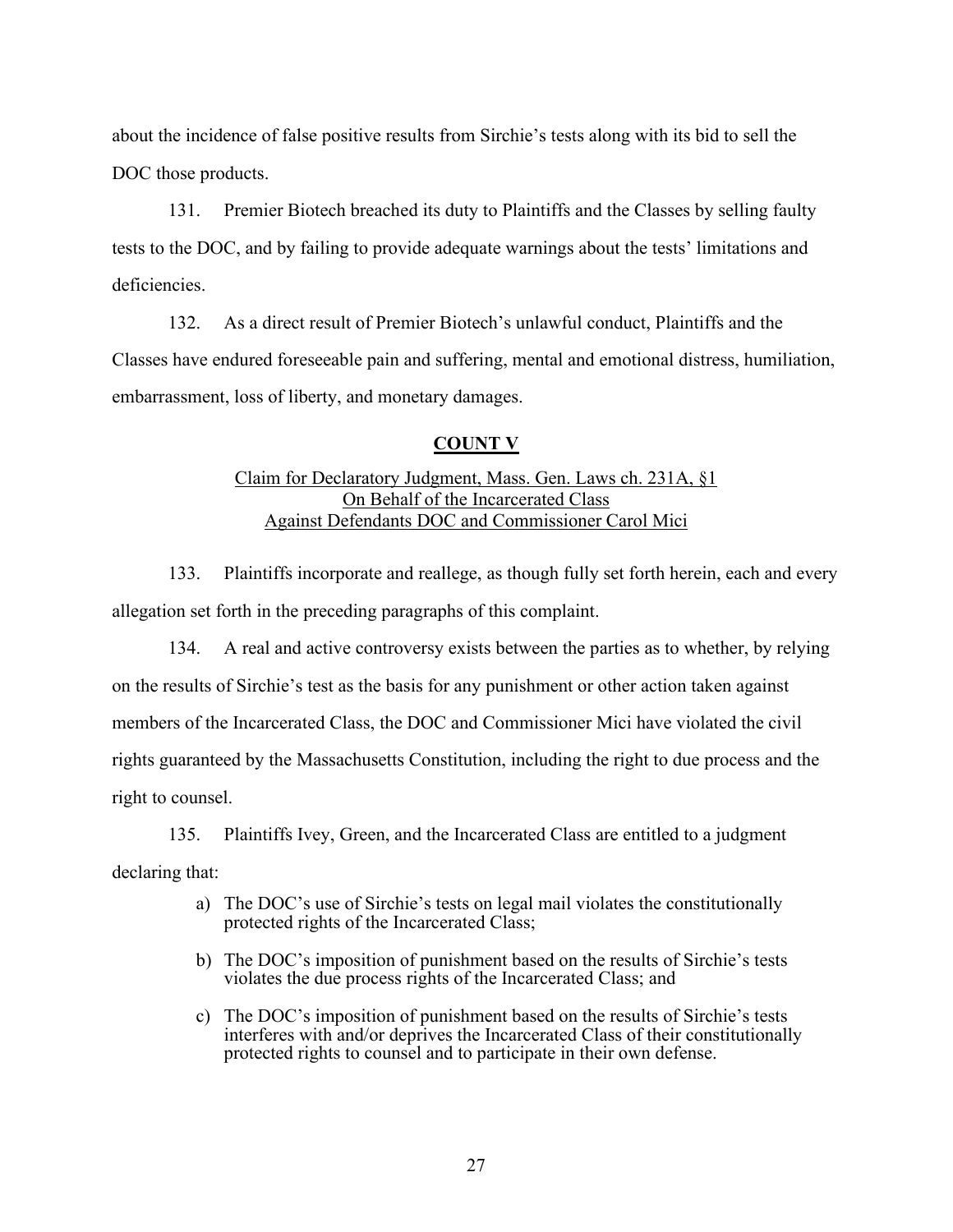### **Prayer for Relief**

WHEREFORE, Plaintiffs pray that this Court:

A. Certify this action as a Class Action under Rule 23 and appoint Mr. McKenna, Ms. Newman-Polk, Mr. Ivey, and Mr. Green as representatives of their respective Classes and their attorneys as Class Counsel;

B. Enter judgment in favor of Plaintiffs and the Classes and against Defendants on each of the Counts stated above;

C. Declare that the DOC's use of Sirchie's tests on legal mail at the direction of Commissioner Mici violates the constitutionally protected rights of the Incarcerated Class;

D. Declare that the DOC's imposition of punishment based on the results of Sirchie's tests at the direction of Commissioner Mici violates the due process rights of the Incarcerated Class;

E. Declare that the DOC's imposition of punishment based on the results of Sirchie's tests at the direction of Commissioner Mici interferes with and/or deprives the Incarcerated Class of their constitutionally protected rights to counsel and to participate in their own defense;

F. Direct the DOC and Commissioner Mici to adjourn or expunge all disciplinary sanctions the DOC imposed as a result of the DOC's use of Sirchie's tests on legal mail;

G. Temporarily enjoin the DOC from using Sirchie's tests on legal mail, until a system to verify legal mail with appropriate safeguards for the constitutionally protected rights to counsel, equal protection under the law, and the right to be free from cruel and unusual punishment can be developed;

H. Permanently enjoin the DOC from using Sirchie's tests to evaluate the presence of drugs on paper correspondence or material;

I. Award reasonable and just compensatory damages to Plaintiffs and the Classes for the injuries they suffered;